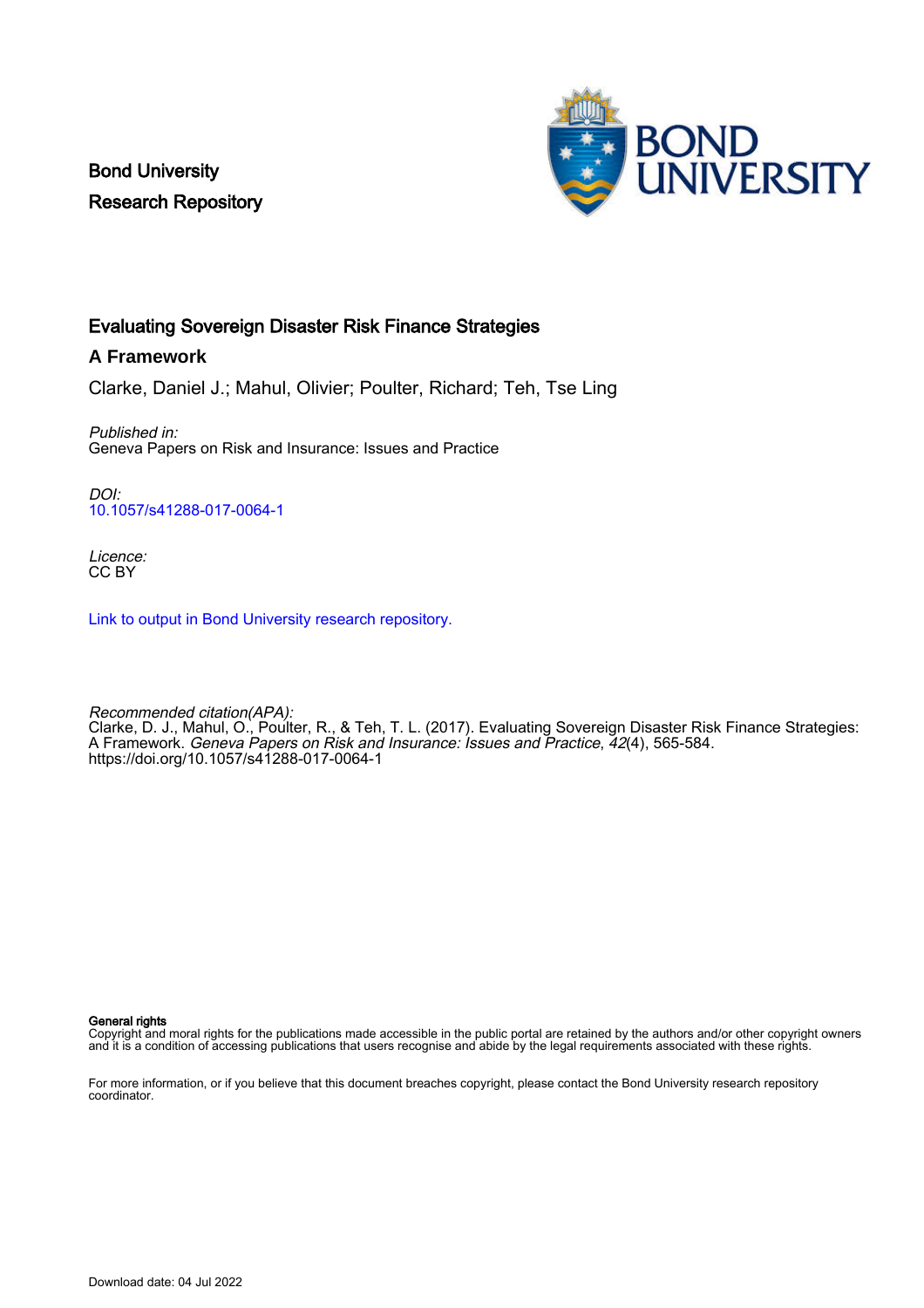**Open** 

# <span id="page-1-0"></span>Evaluating Sovereign Disaster Risk Finance Strategies: A Framework

Daniel J. Clarke<sup>a</sup>, Olivier Mahul<sup>b</sup>, Richard Poulter<sup>b</sup> and Tse-Ling Teh<sup>c</sup>

a Government Actuary's Department, London, UK.

E-mail: daniel.clarke@gad.gov.uk

b Finance and Markets Global Practice, World Bank, Washington, DC, USA.

c Grantham Research Institute on Climate Change and the Environment, The London School of Economics and Political Science, London, UK.

This paper proposes a framework for *ex ante* evaluation of sovereign disaster risk finance instruments available to governments for funding disaster losses. The framework can be used by governments to help choose between different financial instruments, or between different combinations of instruments, to achieve appropriate and financially efficient strategies to fund disaster losses. In doing so, the framework takes into account the risk of disasters, economic conditions and political constraints. The paper discusses the framework in the context of a hypothetical country, with parameters selected to represent a disaster-prone small island state. The paper shows how a mix of instruments can be chosen to minimise the economic opportunity cost given the underlying disaster risk faced and prevailing economic and financial conditions. The Geneva Papers (2017) 42, 565–584. doi:10.1057/s41288-017-0064-1

Keywords: disaster risk financing; natural hazards; financial analysis; insurance; contingent credit

The online version of this article is available Open Access

Article submitted 22 September 2016; accepted 21 June 2017; published online 11 September 2017

## Introduction

As the frequency and severity of climate extremes continue to rise, extreme natural events are an increasing drain on public finances. In post-disaster situations, the requirements for critical and rapid expenditures to support the recovery of people and economies and the reconstruction of public infrastructure can lead to governments using slow or expensive instruments, such as budget reallocations or borrowing on unfavourable terms.<sup>1</sup> In an attempt to be better financially prepared for when disasters occur, governments are increasingly interested in implementing comprehensive sovereign disaster risk finance strategies, defined by World Bank Group (2014) as ''the bringing together of pre- and post-disaster financing instruments that address the evolving need of funds—from emergency response to long-term reconstruction—and are appropriate to the relative probability of events''. Ministries of finance of disaster-prone countries, along with donor partners who are also facing rising costs due to disasters, are increasingly asking questions such as the following:

 $1$  Benson and Clay  $(2004)$  $(2004)$ .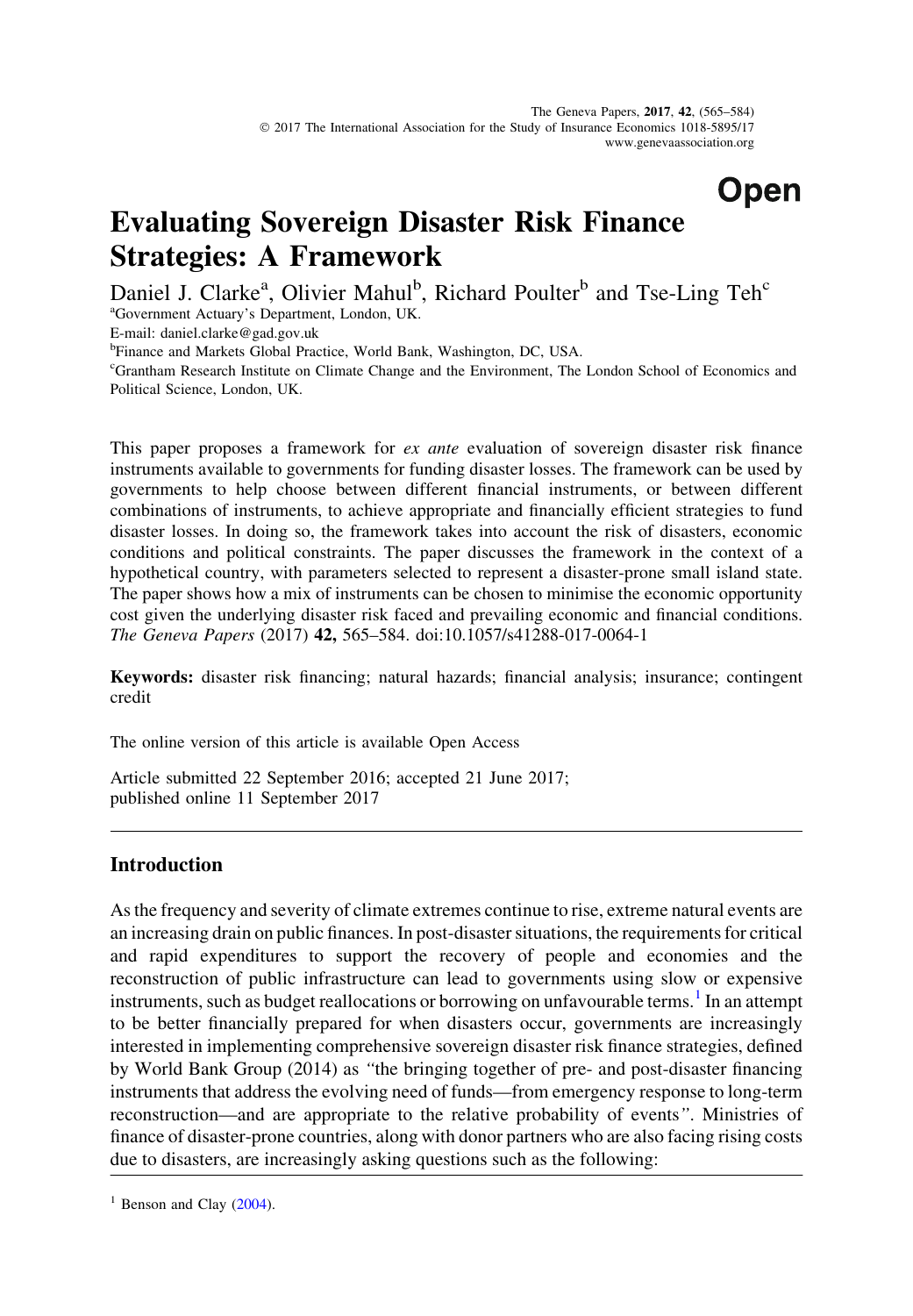- Should we set aside funds in a reserve fund, and how large should this reserve fund be?
- How much reliance should be placed on emergency reallocations of funds away from other parts of our budget to finance disaster losses?
- Should we seek to establish a line of credit which can immediately be drawn upon if a disaster were to occur?
- How can we evaluate proposals for risk transfer products such as disaster insurance or catastrophe bonds?

The increasing need for appropriate instruments to finance disaster risk has resulted in tremendous growth in the number and type of financial and budgetary instruments available. This has led to further confusion amongst many governments and donors as to how such products can be compared and combined. Very little evidence exists to guide how comprehensive strategies of different instruments should be designed and compared, and a coherent quantitative framework for  $ex$  ante evaluation of the economic cost of these budgetary and financial instruments does not exist in a formalised way. At present, an increasing number of governments are executing large financial transactions with the intention of improving their financial protection against disasters. However, such transactions may be executed without a systematic analysis of whether the programs and financial strategies being employed are appropriate and cost-effective, bearing in mind the risks faced.

One of the challenges in setting out such a quantitative framework for evaluation of potential risk financing investments is the cash budget mindset that pervades traditional thinking about financing disaster response. Many governments and donors operate with something that resembles a cash budget (spending the full resources that are available) and, for them, buying an insurance product or arranging a line of contingent credit would provide more fiscal space in the aftermath of a disaster, allowing them to mount a larger response. With this sort of approach in the evaluation of potential risk, financing instruments would have to take into account both the cost-efficiency of the financing structure and the fact that the total amount of finance available depends on the instruments used. Evaluating alternative financial instruments is challenging if there exists significant uncertainty over the expenditures that would be made following a disaster, particularly if such expenditures depend on the source of finance used.

The main innovation of this paper is to use insights from actuarial science and financial economics to divide the problem in a way that makes *ex ante* evaluation of the financing side of the problem tractable. Specifically, we demonstrate the power of making an assumption that a government has chosen the level of expenditure it would make following every possible future disaster, and restrict ourselves to comparing risk financing strategies that fully finance these expenditures. In finance terms, we are assuming that the government has chosen a fixed contingent liability and wishes to understand the costs and benefits of financing this contingent liability in different ways. The problem is then comparable to risk management practices employed in the private financial sector, where financial sector regulation requires financial institutions to clarify their contingent liability and ensure that it is fully financed. The weakness of this approach is that it does not provide insight over what government should and shouldn't do post-disaster. However, by abstracting from this question, it does allow careful comparative examination of potential financial strategies.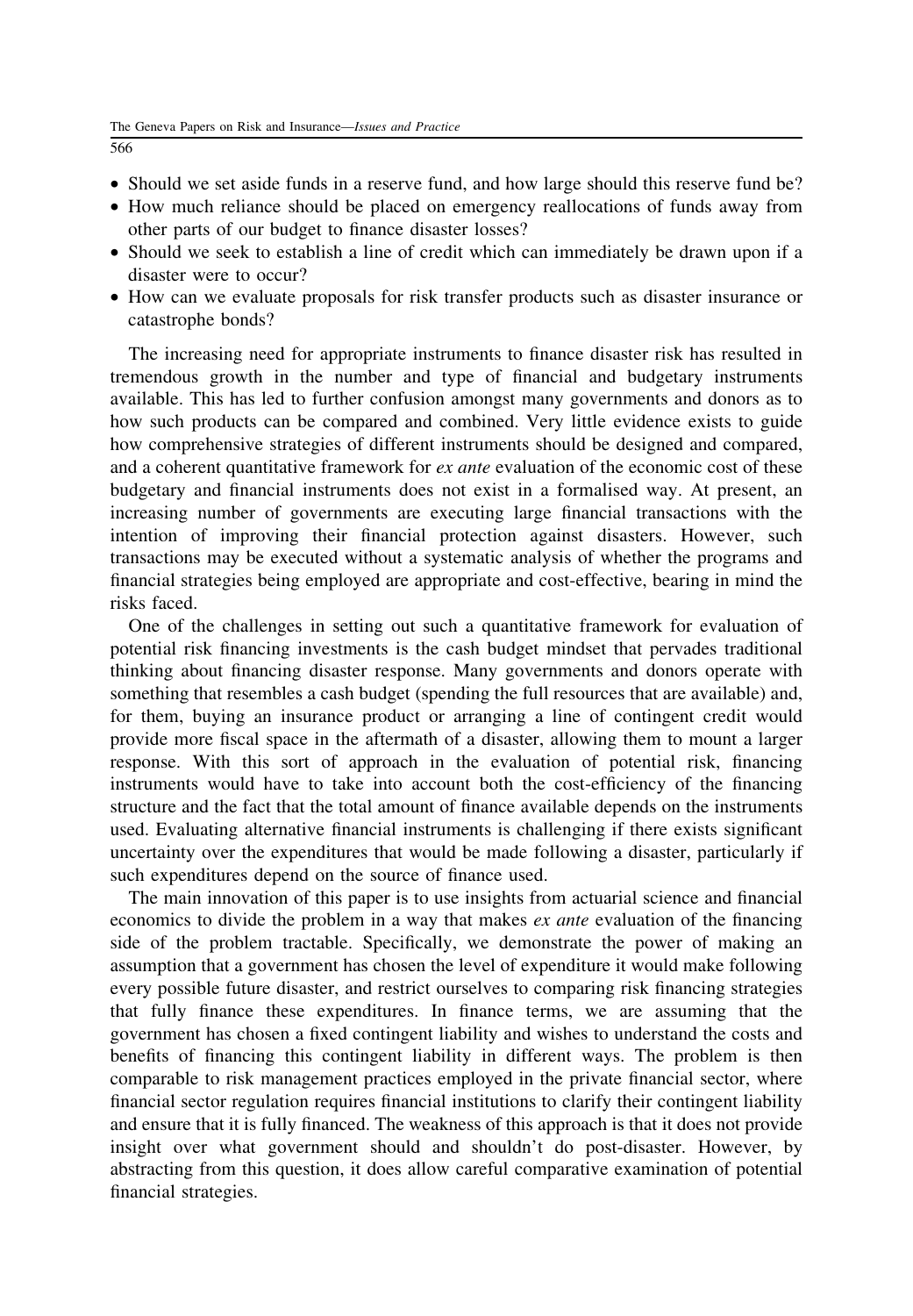This paper then explores the questions of whether and how a government can design a combination of financial instruments to cost-effectively finance this fixed contingent liability. It proposes a conceptual framework including simple, implementable formulae which allow governments to assess the expected opportunity cost of sovereign risk financing strategies. Such strategies include one or more of the following budgetary and financial instruments:

- risk transfer instruments such as indemnity or parametric insurance, catastrophe swaps or catastrophe bonds;
- reserves or ring-fenced *ex ante* budget allocations for financing disaster losses;
- contingent credit at concessional interest rates, such as the World Bank Development Policy Loan with Catastrophe Deferred Drawdown Option (CAT-DDO) or the Stand-by Emergency Credit for Urgent Recovery (SECURE) offered by the Japanese International Coordination Agency (JICA);
- emergency ex post reallocations from other parts of the government budget; and
- *ex post* borrowing in the commercial market.

The World Bank has recommended a tiered approach to disaster risk financing—a strategy formed of different financial instruments for different layers of risk—as appropriate and cost-effective.<sup>2</sup> Evidence also suggests that insurance and insurance-like instruments such as catastrophe bonds can protect the national budget and improve the speed at which capital is available and expenditure is undertaken, reducing the economic impact of natural disasters.<sup>3</sup> While previous work has been done to support this tiered approach, $4$  this paper aims to consolidate previous work into a single coherent and practically implementable framework, while also providing insight into how to determine the point at which one financial instrument becomes more cost-effective than another for a given layer of risk. This paper builds on an existing literature on the pricing of risk transfer instruments<sup>5</sup> along with some earlier work on the opportunity cost of contingent credit.<sup>4</sup> We also draw upon the notion of opportunity cost as developed through the literature on cost-benefit analysis. The proposed framework provides quantitative evidence that using different financial instruments in combination can be the most cost-efficient way to finance a government's chosen contingent liability following a disaster.

Furthermore, the proposed framework provides a methodology for determining the sovereign risk financing strategy which minimises the average cost, or the strategy which minimises the cost of financing losses at a given return period. This allows the framework to provide useful insights for decision-makers who wish to minimise average costs, or for those who wish to minimise the cost of financing a disaster of particular magnitude. For decision-makers with other financial objectives, the framework may still be a useful input into the decision-making process where the cost trade-offs between different financial instruments are an important consideration.

The remainder of the paper is structured as follows: The next section proposes a theoretical framework for  $ex$  ante evaluation of the cost of alternative risk financing

<sup>&</sup>lt;sup>2</sup> Gurenko and Mahul ([2003\)](#page-18-0); Ghesquiere and Mahul [\(2010](#page-18-0)); GFDRR and World Bank Group ([2014\)](#page-18-0).

 $3$  Goes and Skees ([2003\)](#page-18-0); Linnerooth-Bayer and Mechler [\(2007](#page-18-0)); de Janvry et al. ([2016](#page-17-0)).

<sup>4</sup> For example, Clarke and Mahul [\(2011](#page-17-0)).

 $5$  Kreps [\(1990](#page-18-0)); Lakdawalla and Zanjani [\(2006](#page-18-0)); Lee and Yu ([2002,](#page-18-0) [2007](#page-18-0)).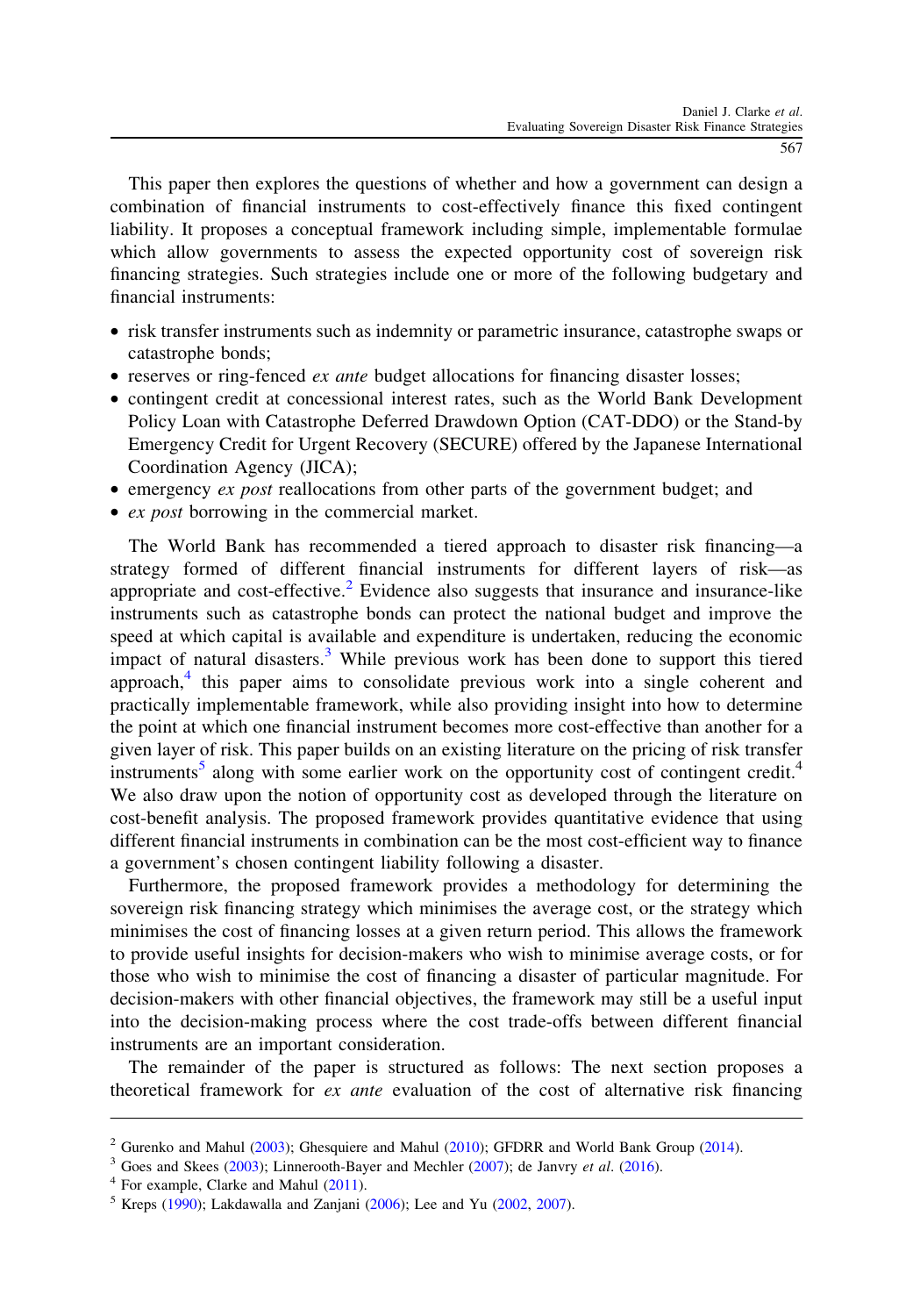<span id="page-4-0"></span>strategies. We demonstrate that under quite general conditions a layered financial strategy is optimal and propose formulae for the opportunity cost of financial instruments, leading to the optimal risk financing strategy for a risk neutral government. The third section illustrates a practical application of the framework, focusing on a country case study which highlights how a country's economic situation and hazards faced are key factors in determining the structure of a cost-effective risk financing strategy. The fourth section provides a discussion of the results of the presented case study and also other applications of the framework, policy implications, limitations of the framework and other considerations. The final section concludes and provides some suggestions for further research in this area.

# A model of disaster risk finance

In this section, we set out a basic model of sovereign disaster risk financing, with a government structuring a one-year strategy to finance a well-defined contingent liability. The model has two phases—a phase before the start of the year where the government may arrange financial and budgetary instruments, and a post-disaster phase, at the start of the year, where the size of the disaster is revealed and the government decides which financial and budgetary instruments to utilise to finance expenditures.

## Risk financing strategies

The government is exposed to an uncertain loss, realised at the start of the year. Consider a government that chooses to finance a different level of total expenditure  $x \in [0, \bar{x}]$  in each possible state. We denote states by the expenditure x. We assume that the distribution of  $x$ has no atoms and denote the probability and cumulative density functions by  $f$  and  $F$ , respectively.

Government has access to five potential instruments, indexed  $j \in \{1, 2, 3, 4, 5\}$ , as follows:

- 1. Reserve fund (or ex ante budget allocation);
- 2. Line of contingent credit;
- 3. Emergency ex post budget reallocation;
- 4. Ex post sovereign borrowing; and
- 5. Insurance (or other risk transfer instrument).

We consider a two-period model where in the first period, before the state of the world is realised, the government can arrange a maximum amount of financing  $\overline{\theta}_j$  for each instrument  $j$ . In the second period, after the state of the world is realised, the government may then choose how much of each financial instrument to use to finance expenditures,  $\theta_i(x)$ . The government cannot use more of a financial instrument than it has pre-arranged, that is  $\theta_j(x) \leq \overline{\theta}_j$  for all  $j, x$ .

A risk financing strategy is therefore a set  $(\bar{\theta}, \theta) = (\{\bar{\theta}_j, \theta_j(x)\}_{j \in \{1, 2, \ldots 5\}, x \in [0, \bar{x}]}),$  and we may define an actuarially sound risk financing strategy as follows.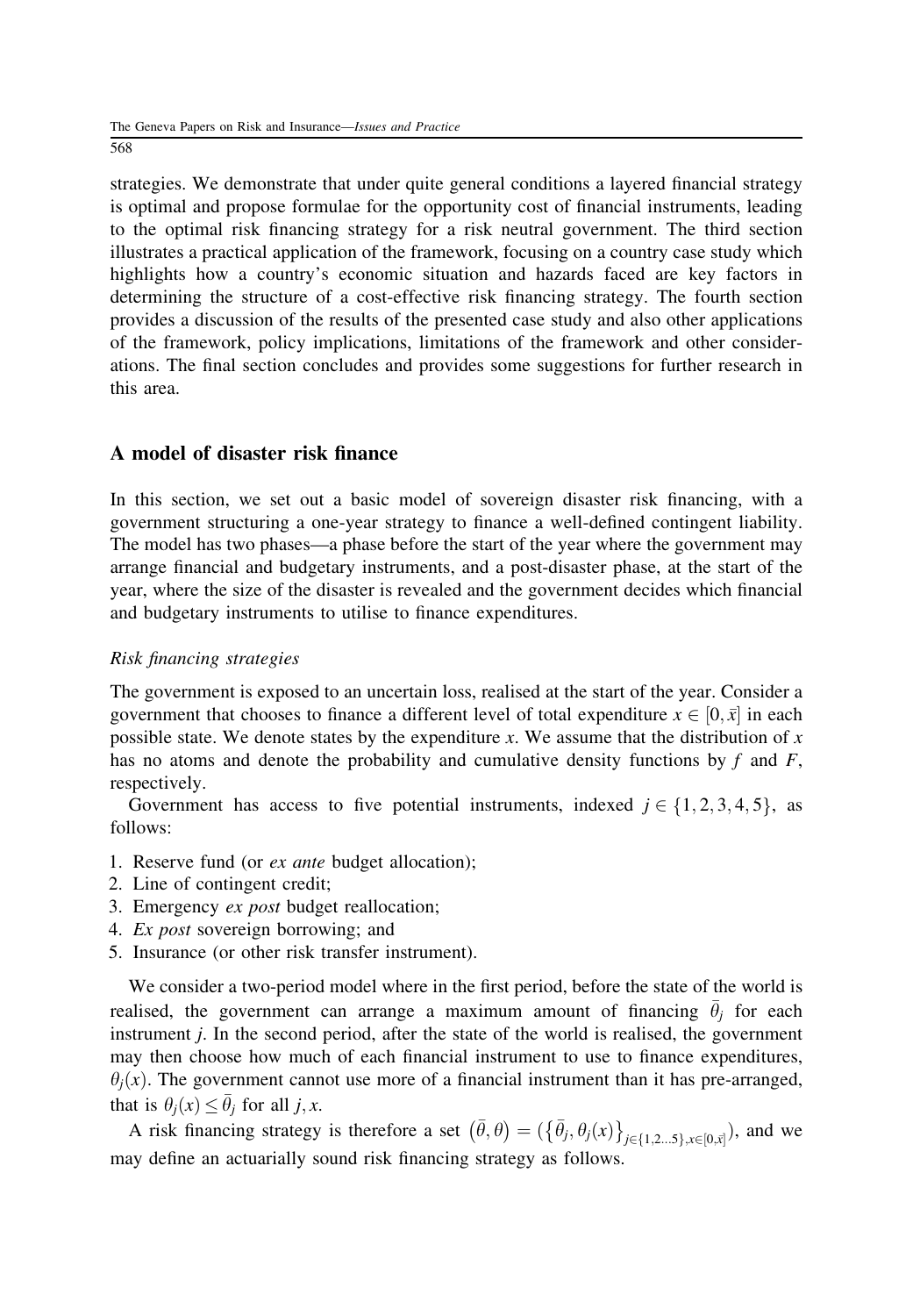<span id="page-5-0"></span>**Definition 1** A risk financing strategy  $(\bar{\theta}, \theta)$  is *actuarially sound* if it precisely finances the contingent liability, that is,  $\sum_{j=1}^{5} \theta_j(x) = x$  for all x.

#### Opportunity cost of risk financing instruments

We may now present the risk financing instruments to be considered and characterise the realised cost  $C_{jx}$  of each instrument using the economic notion of opportunity cost.<sup>6</sup> All opportunity costs are taken to be the economic cost of using each instrument to fund the specified disaster expenditures. Costs are presented in units of expenditure at the start of the year, with future expenditures discounted using an annual effective interest rate  $i$  which we take to be the marginal rate of  $ex$  ante borrowing. As is common in financial theory, we assume that  $i$  is set to be the marginal interest rate on sovereign debt.

#### Reserve fund  $(j = 1)$

Any reserve or contingency fund is assumed to be set up at the beginning of a government's fiscal year, held in liquid funds and only disbursed in the event of a disaster. A budget allocation which is ring-fenced for disaster response activities is assumed to work in the same way, although, in practice, the funds may be held within government accounts rather than liquid money market instruments.

The maximum utilisation of a reserve fund is just the size of the reserve fund, which we denote by  $\bar{\theta}_1$ .

We denote the cost of funds to capitalise the reserve fund by  $\delta$ . A government can finance the reserve fund either by borrowing from the commercial market or by reallocating budget from other planned investments. In the former case,  $\delta$  is just the interest rate of additional commercial borrowing, and we assume that the debt used to finance the reserve fund can be repaid at the end of the year at no frictional cost, for example, by restructuring debt.<sup>7</sup> In the latter case,  $\delta$  denotes the social rate of return on forgone public investments, and we assume that the investments can be delayed by a year with no change to their costs and benefits. The investment return on unspent funds is assumed to be an effective rate of r, earned over the course of the year and so the net cost of unspent funds is  $(1 + \delta) - (1 + r) = \delta - r$ , payable at the end of the year, and the cost per unit of spent funds is  $(1 + \delta)$ , also payable at the end of the year. Discounting both of these costs to the start of the year gives a realised opportunity cost, discounted to the start of the year, of

$$
C_1(x) = \left(\frac{\delta - r}{1 + i}\right) \times \left(\bar{\theta}_1 - \theta_1(x)\right) + \left(\frac{1 + \delta}{1 + i}\right) \times \theta_1(x). \tag{1}
$$

#### Line of contingent credit  $(j = 2)$

Lines of contingent credit are pre-arranged loans which can be drawn down in times of financial crises. They are available from the World Bank, the IMF, developmental banks and other multilateral financial institutions, other national governments and also from commercial lenders.

 $6$  Buchanan  $(2008)$ .

<sup>&</sup>lt;sup>7</sup> In the case where the reserve fund is debt-financed, there could be situations in which  $\delta$  > *i* where, for example, the additional borrowing shifts the government's marginal cost of borrowing.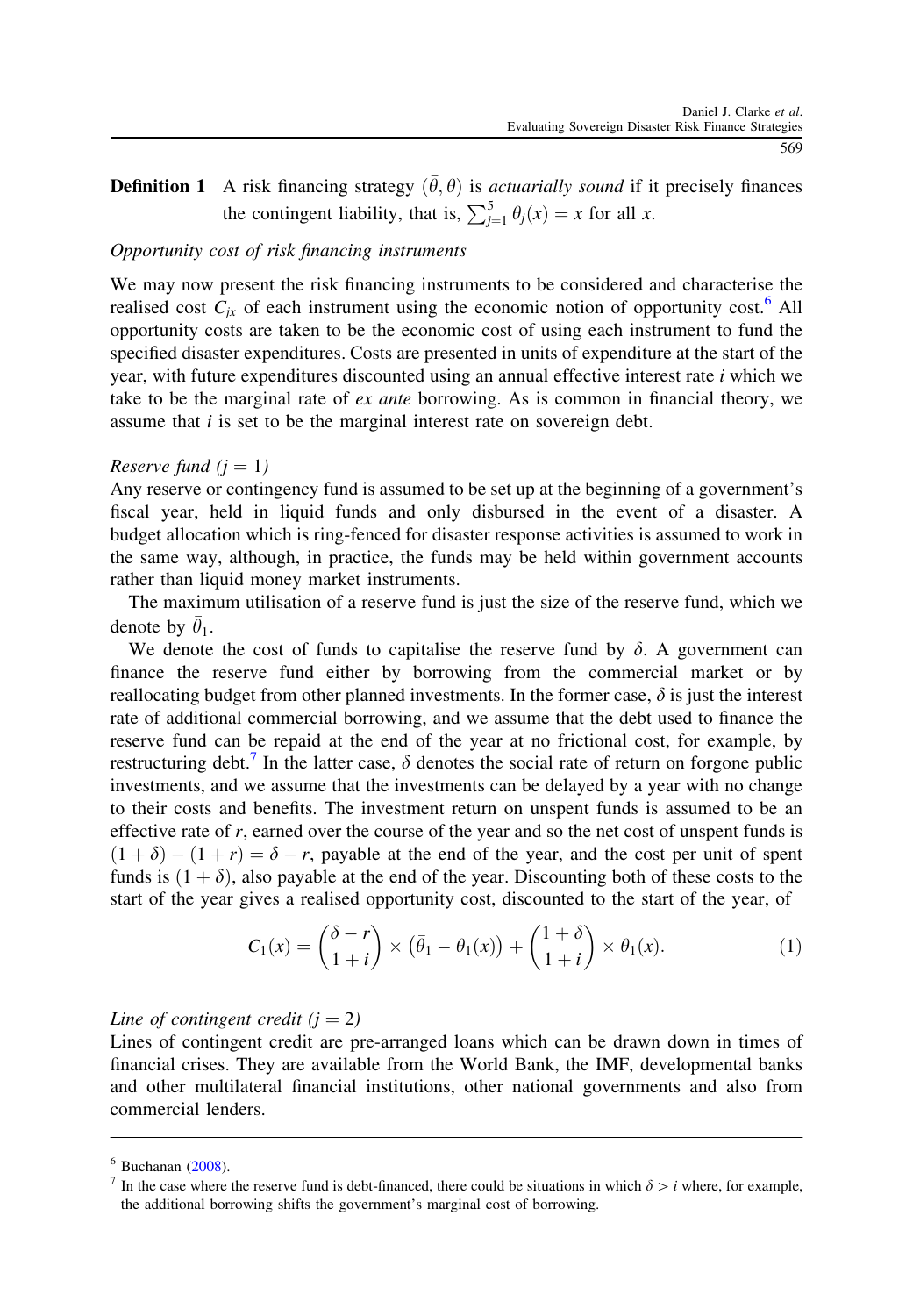The maximum utilisation of the line of credit is just the maximum amount that can be drawn down, which we denote by  $\bar{\theta}_2$ . The upfront fee for contingent credit per unit of credit arranged, payable at the start of the year, is denoted  $\kappa$ , and  $c \le i$  is the interest rate payable on drawn-down balances. As for the debt-financed reserve fund, we assume that any drawndown contingent credit can be repaid at the end of the year at no frictional cost, for example by restructuring debt.

One interesting feature of some lines of contingent credit, such as the World Bank's Development Policy Loan with Catastrophe Deferred Drawdown Option (Cat DDO), is that they are available at below-market rates, that is, with  $c \lt i$ , and cheap contingent credit reduces the amount of cheap direct credit available to government. To capture this, we may assume that, for every unit of contingent credit at interest rate  $c$ , the amount of direct credit available to the government at interest rate c reduces by  $\beta \bar{\theta}_2$  for some  $\beta \in \{0, 1\}$ .  $\beta = 1$ would correspond to full crowding out of cheap credit, as for the World Bank's IBRD Cat DDO if a government was planning to utilise its full IBRD lending envelope. Hence, purchasing a Cat DDO reduces their ability to borrow the full envelope upfront.  $\beta = 0$ would correspond to commercial contingent credit, or a Cat DDO if a government was not otherwise planning to utilise its full IBRD lending envelope.

There are therefore three components to our formula for the opportunity cost of contingent credit. First there is a fee of  $\kappa$  per unit of contingent credit arranged, payable at the start of the year. Second, the amount the government is able to borrow at interest rate  $c$ has been reduced by  $\beta\bar{\theta}_2$  and so, this amount must be borrowed at its marginal interest rate of *i*, resulting in a net cost at the end of the year of  $\beta(i-c)\overline{\theta}_2$ . Third, for any expenditures actually financed by the contingent credit, there is a cost of  $(1 + c)$  payable at the end of the year. Discounting these costs to the start of the year gives a realised opportunity cost, discounted to the start of the year, of

$$
C_2(x) = \kappa \bar{\theta}_2 + \beta \left(\frac{i-c}{1+i}\right) \bar{\theta}_2 + \left(\frac{1+c}{1+i}\right) \theta_2(x). \tag{2}
$$

#### Emergency ex post budget reallocation  $(j = 3)$

A common solution for governments to finance disaster response, recovery and reconstruction is to divert funds away from public services and ongoing public projects.<sup>8</sup> However, anecdotal evidence suggests that such reallocations are typically from operations and maintenance budgets and can be very costly for development. For example, a budget reallocation from the health-care budget to disaster response may lead to no change in the health infrastructure or wage bill, but hospitals may be left without electricity or supplies for long periods of time.

We assume that unlimited emergency budget reallocations are possible in the event of a disaster and that these reallocations do not cover any upfront cost borne before the disaster. This is likely to be quite unrealistic in practice as there are typically limits to the ability of government to reallocate budgets quickly after a disaster. Moreover, systematically relying on budget reallocations to finance post-disaster expenditures would have direct non-linear welfare costs, and possibly, also indirect non-linear costs arising from  $ex$  ante behavioural

<sup>8</sup> Bevan and Cook ([2014](#page-17-0)).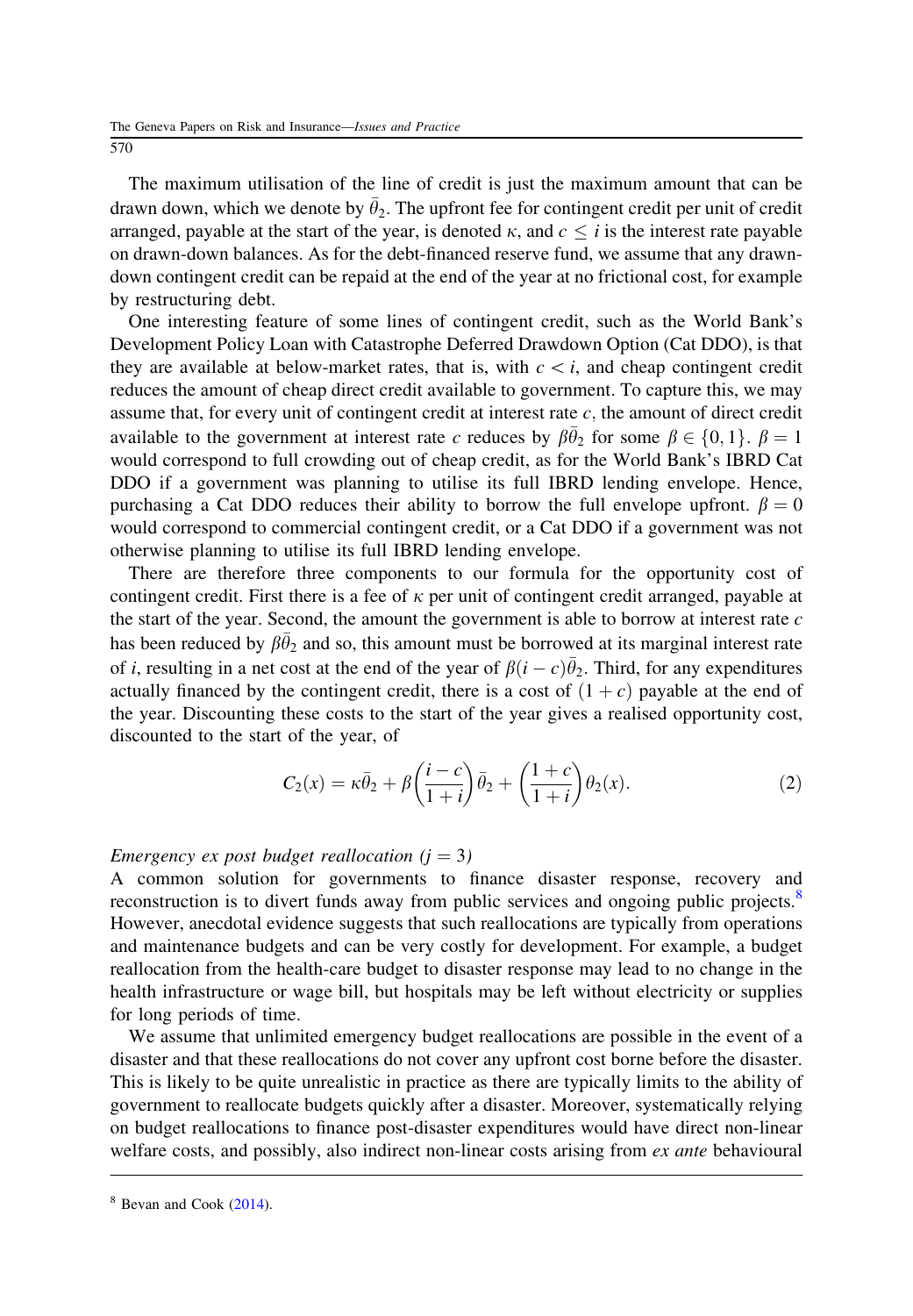<span id="page-7-0"></span>changes of households, firms and public service providers responding to uncertainty in public services and infrastructure. However, we make this assumption for now, and discuss how the results would change if it were relaxed in the section "Discussion of Results".

We assume that government projects not implemented due to funds being diverted towards disaster-related expenditures would be implemented in the following year; thus the government only forgoes one year of social returns relative to the situation where they do not engage in budget reallocations.

Denoting the social rate of return on projects that budget is reallocated away from as  $h \geq i$ , the realised opportunity cost discounted to the start of the year is

$$
C_3(x) = \left(\frac{1+h}{1+i}\right)\theta_3(x). \tag{3}
$$

Bevan and Adam<sup>9</sup> present a methodology for estimating h, building on a computable general equilibrium model of the economy.

#### Ex post sovereign borrowing  $(j = 4)$

Finally, we consider the possibility of government financing expenditures by issuing additional debt in the aftermath of a disaster. This can be slow—in many countries it can take more than nine months between disaster and additional loans—leading to delayed response and greater human and economic costs of the disaster. It can also be quite costly if interest rates are high in a post-disaster environment (although the evidence for whether disasters cause an increase in sovereign borrowing rates is inconclusive). We therefore assume that the pre-disaster level of indebtedness is taken into account in the interest rate paid by government, but this rate does not change with the amount of additional debt issued.

We assume that unlimited  $ex$  post sovereign borrowing is possible in the event of a disaster at interest rate  $e$ , repayable in equal installments over  $n$  years, and that this borrowing does not lead to any upfront cost borne before the disaster. However, we allow for the possibility that ex post direct credit is slow, which increases the total economic cost of the planned expenditures by  $(1 + d)^t$ , where d denotes the annual effective increase in cost due to the delay and  $t$  denotes the length of the delay in years. Discounting debt repayments to the start of the year gives a realised opportunity cost, discounted to the start of the year, of:

$$
C_4(x) = \left(\frac{1+d}{1+i}\right)^t \frac{a_{\bar{n}|i}}{a_{\bar{n}|e}} \theta_4(x),\tag{4}
$$

where  $a_{\bar{n}|y} = \frac{1-(1+y)^{-n}}{y}$  is an annuity immediate at rate  $\gamma$  payable in arrears over *n* years.

#### *Insurance*  $(i = 5)$

For insurance, the government is able to choose a claim payment schedule that precisely matches its planned expenditures, and so we use  $\theta_5(x)$  to represent the claim payment. The cost of insurance is simply the premium, and we assume that this is fully payable upfront at the start of the year. The insurance is priced using a fixed multiple  $m$ , that is,

 $9$  Bevan and Adam  $(2016)$  $(2016)$ .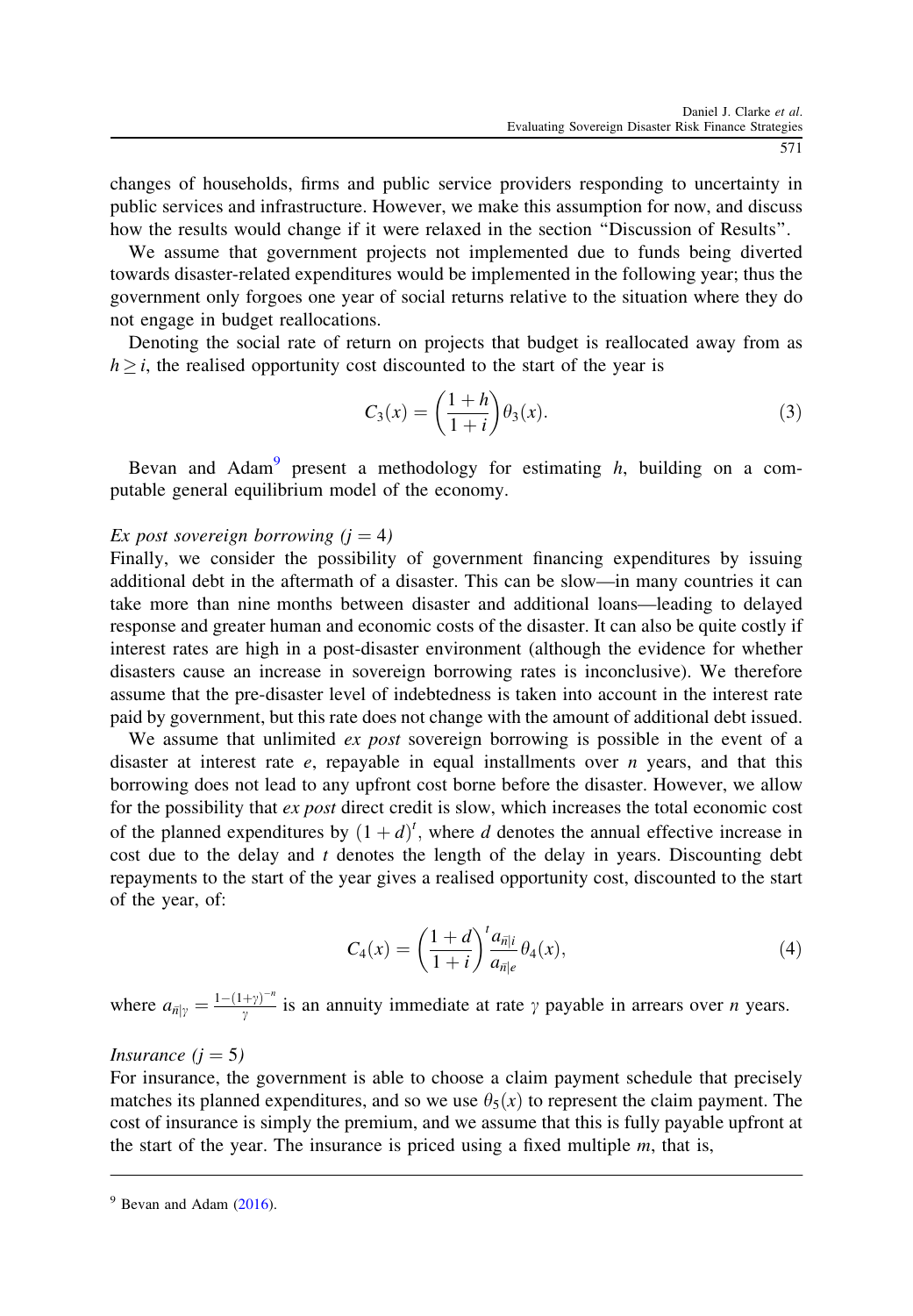$$
C_5(x) = m \int_0^{\bar{x}} f(x) \theta_5(x) dx.
$$
 (5)

This linear pricing formula for insurance is quite crude, and is not fully consistent with the way that insurance markets price risk, but is assumed here for simplicity. We assume that insurance pays claims as expenditures fall due without delay, or if there are delays that the cost of any delay is included within the pricing multiple  $m$ . In the section "[Discussion](#page-14-0)" [of results](#page-14-0)'', we discuss how different pricing formulae would change the theoretical and quantitative results.

#### Optimal risk financing strategies for risk neutral governments

The framework assumes that the government has chosen what expenditure they would make following every possible future disaster and, therefore, we compare alternative risk financing strategies that are assumed to fully finance the chosen contingent liability  $x$ . Let us now assume that the government seeks to finance its chosen contingent liability by minimising the expected total opportunity cost of financing.<sup>10</sup> Adding Eqs. [\(1](#page-5-0))–([5\)](#page-7-0) and integrating over all potential expenditures allows us to rewrite the total expected cost of strategy  $(\bar{\theta}, \theta)$  as

$$
C(\bar{\theta}, \theta) = \sum_{j=1}^{5} \left[ a_j \bar{\theta}_j + \int_0^{\bar{x}} f(x) b_j \theta_j(x) dx \right],
$$
 (6)

where  $a_i$  and  $b_i$  are constants that do not depend on x (Table [1\)](#page-9-0).

And the government's optimisation problem may be written as

$$
\min_{\bar{\theta}, \theta} C(\bar{\theta}, \theta) \text{ subject to } \theta_j(x) \le \bar{\theta}_j \text{ for all } j, x \text{ and } \sum_{j=1}^5 \theta_j(x) = x \text{ for all } x \tag{7}
$$

We may now begin to characterise the solution to this optimisation problem. First let us define a layered risk financing strategy.

# **Definition 2** A risk financing strategy  $(\bar{\theta}, \theta)$  is layered if there exists  $\gamma_j$  for  $j \in \{1, 2...5\}$ such that we may write  $\theta_j(x) = \max(0, \min(\bar{\theta}_j, x - \gamma_j))$  for all j.

Layering here describes the situation where one instrument is used until exhausted before the next instrument is engaged. For example, "instrument  $X$  will finance the first  $L_X$ of any expenditures, then instrument Y will finance the next  $L<sub>Y</sub>$ , then instrument Z will finance the next  $L_z$ , etc."

Lemma 1 A layered risk financing strategy minimises expected costs.

<sup>&</sup>lt;sup>10</sup> This may be an unrealistic assumption for some governments who are averse to budget volatility (Ghesquiere and Mahul [2007](#page-18-0)).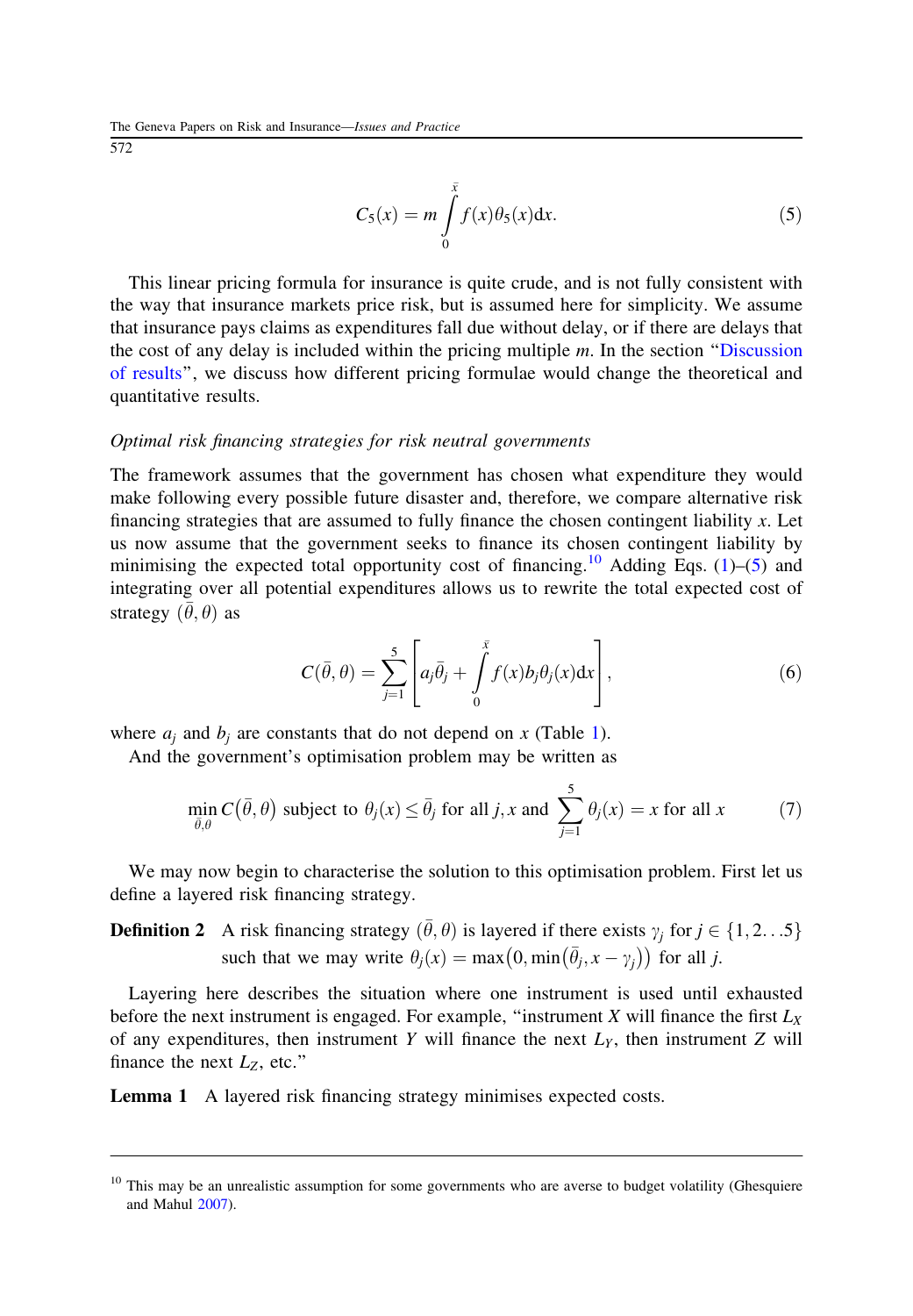| j              | <i>Instrument</i>                        | $a_i$                                     | $b_i$                                           |
|----------------|------------------------------------------|-------------------------------------------|-------------------------------------------------|
|                | Reserve fund                             | $\delta - r$                              | $1 + r$                                         |
| 2              | Line of contingent credit                | $\frac{1+i}{\kappa+\beta\frac{i-c}{1+i}}$ | $\overline{1+i}$<br>$1 + c$<br>$\overline{1+i}$ |
| 3              | Emergency ex post budget<br>reallocation | $\Omega$                                  | $\frac{1+h}{1+i}$                               |
| $\overline{4}$ | <i>Ex post</i> sovereign borrowing       | 0                                         | $\frac{1+d}{1+i}$<br>$a_{\vec{n} i}$            |
| 5              | Insurance                                | $\theta$                                  | m                                               |

<span id="page-9-0"></span>Table 1 Cost parameters of different risk financing instruments

*Proof* Consider minimising equation  $C(\bar{\theta}, \theta)$  for fixed  $\bar{\theta}$ , that is to say after the decisions have been made about how much of each instrument to pre-arrange. If we can demonstrate that there exists a layered risk financing strategy  $\theta$  that minimises  $C(\bar{\theta}, \theta)$  for fixed  $\bar{\theta}$ , then clearly a layered financing strategy must also be a solution to minimisation problem (7), and we are done.

Now, for fixed  $\bar{\theta}$ ,  $C(\bar{\theta}, \theta)$  will be minimised by a strategy that minimises

$$
\int_0^{\bar{x}} f(x) \sum_{j=1}^5 \left[ b_j \theta_j(x) \right] dx \text{ subject to } \theta_j(x) \le \bar{\theta}_j \text{ for all } j, x, \text{ and } \sum_{j=1}^5 \theta_j(x) = x \text{ for all } x,
$$

and this will be minimised by a strategy which minimises

$$
\sum_{j=1}^{5} \left[ b_j \theta_j(x) \right] \text{ subject to } \theta_j(x) \le \bar{\theta}_j \text{ for all } j \text{ and } \sum_{j=1}^{5} \theta_j(x) = x \tag{8}
$$

for each  $x \in [0, \bar{x}]$ . Now, let us order instruments in roman numerals from smallest to largest  $b_i$ , so that instrument *i* has the smallest  $b_i$ , instrument *ii* has the next smallest, all the way to instrument v which has the largest  $b_i$ . Then Eq. (8) will clearly be minimised by a layered financial strategy which first utilises instrument  $i$  until it is exhausted, i.e.  $\theta_i(x) = \min(x, \bar{\theta}_i)$ , then utilises instrument *ii* until it is exhausted, i.e.  $\theta_{ii}(x) = \min(x - \theta_i, \bar{\theta}_{ii})$ , then utilises instrument *iii* until it is exhausted, i.e.  $\theta_{iii}(x) = \min(x - \theta_i - \theta_{ii}, \bar{\theta}_{iii}),$  etc.

Having demonstrated that a layered financial strategy is a solution to minimisation problem (7), we now provide simple formulae that characterise the structure of such a strategy.

- **Theorem 1** To minimise costs a government will use a layered financing strategy, where the xth unit of expenditure will be financed by the instrument  $j$  with the smallest  $a_i + b_i(1 - F(y))$ .
- *Proof* Let  $\eta_i(y)$  denote the proportion of the yth dollar of expenditure which is covered by instrument *j*. We may write  $\theta_j(x) = \int_0^x \eta_j(y) dy$  and  $\bar{\theta}_j = \int_0^{\bar{x}} \eta_j(y) dy$  and may now rewrite the cost function  $C(\bar{\theta}, \theta)$  in terms of  $\eta_j(y)$ , as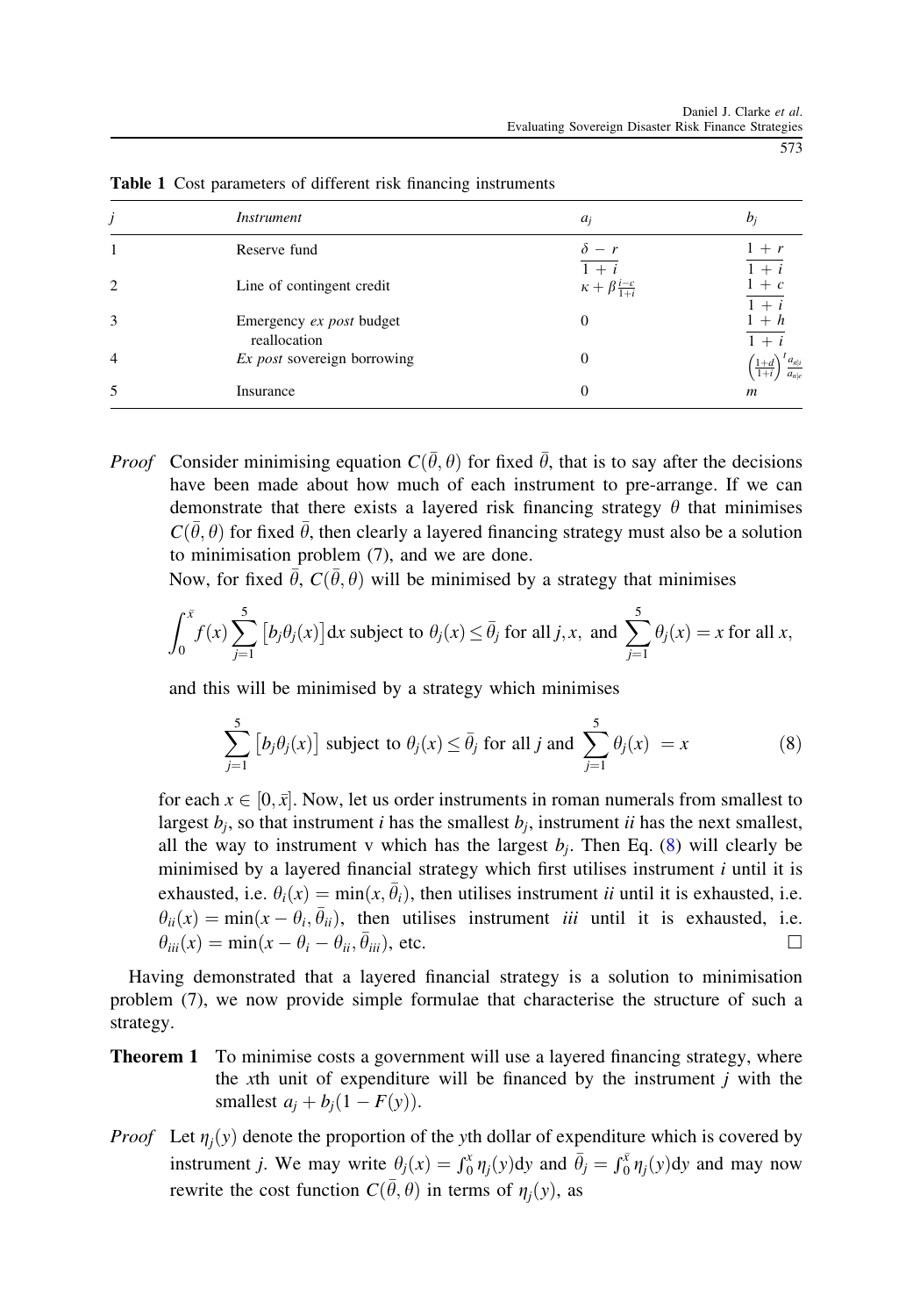$$
C(\eta) = \sum_{j=1}^{5} \left[ a_j \int_0^{\bar{x}} \eta_j(y) dy + \int_0^{\bar{x}} \int_0^x f(x) b_j \eta_j(y) dy dx \right]
$$
  
= 
$$
\sum_{j=1}^{5} \left[ a_j \int_0^{\bar{x}} \eta_j(y) dy + \int_0^{\bar{x}} \int_{\bar{x}-y}^{\bar{x}} f(x) b_j \eta_j(y) dx dy \right]
$$
  
= 
$$
\int_0^{\bar{x}} \sum_{j=1}^{5} \eta_j(y) [a_j + b_j (1 - F(y))] dy.
$$
 (9)

where both equalities comes from rearranging the order of integration/summation. Now we must choose  $\eta_i(y)$  to minimise this cost function subject to the restrictions that  $\sum_{j=1}^{5} \eta_j(y) = 1$  for all y,  $\eta_j(y) \ge 0$  for all y, j. This will clearly be minimised by choosing, for each  $y \in [0, \bar{x}]$ , a j with the smallest  $[a_j + b_j(1 - F(y))]$  and then setting  $\eta_i(y) = 1$  and  $\eta_i(y) = 0$  for all  $i \neq j$ .

Theorem 1 allows us to find the risk financing strategy with the lowest expected opportunity cost by restricting attention to layered risk financing strategies and choosing the instrument for each layer at expenditure level  $y$  to be the instrument  $j$  with the smallest  $a_j + b_j(1 - F(y)).$ 

We may go one step further and characterise the optimal strategy in terms of opportunity cost multiples. An insurance multiple is defined as the premium divided by the expected claim payment and can be used as a proxy for the cost of insurance. We may extend this to the case of our full range of financing instruments by defining an opportunity cost multiple as the expected opportunity cost of an instrument divided by the expected expenditure financed by the instrument.

### **Definition 3** An average opportunity cost multiple for a given random expenditure profile using a specific instrument is the expected opportunity cost of financing that expenditure with that instrument divided by the expected expenditure to be financed.

Using the usual definition of the return period at expenditure level y of  $R(y) = \frac{1}{1-F(y)}$ , and noting that covering a layer at expenditure level y has an annual expenditure of  $1 - F(y)$ , we may now state our final theoretical result

Corollary 1 To minimise costs, a government will use a layered financing strategy, where the expenditure at return period  $R$  will be financed by the instrument  $j$  with the smallest average opportunity cost multiple,  $\mu_i(R) = a_i \times R + b_i$ .

Corollary 1 is a trivial restatement of Theorem 1. However, since this restatement does not involve the random expenditure  $x$ , it allows the contours of an average cost-minimising risk financing strategy to be understood even if the risk profile is not well understood. For example, using this corollary, it is possible to state that an average cost-minimising risk financing strategy will involve holding a contingency fund to cover all losses up to the 1-in-3-year loss (i.e. return period of 3), then to have a contingent line of credit up to the 1-in-7 year loss (i.e. return period of 7), and then above that to have insurance. Whilst an understanding of the random expenditure profile  $x$  will be necessary for implementing an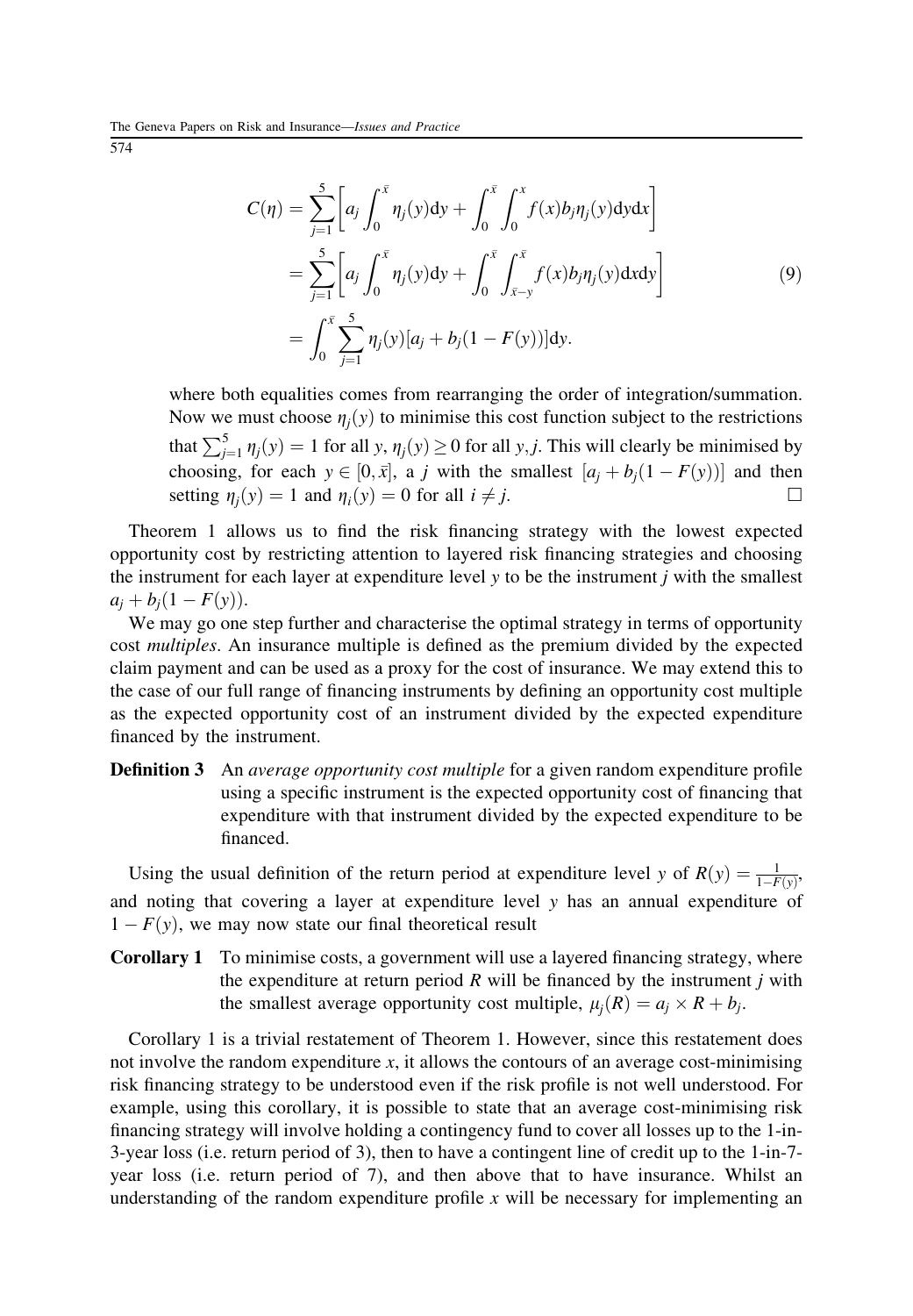<span id="page-11-0"></span>actual strategy, this corollary may be useful for generating rules of thumb, as we demonstrate in the following section.

## Application

The theoretical framework outlined in the section ''[A model of disaster risk finance](#page-4-0)'' is now applied to a country case study, with results calculated based on country-specific risk profile and assumptions regarding the economic and financial situation. The hypothetical country is chosen to represent a small-island state with a small service-based economy heavily reliant on tourism and, while the country has relatively low recurrent disaster risk, it is highly exposed to potential catastrophic tropical cyclone and earthquake events. While the country can borrow easily and relatively cheaply in a non-disaster environment, following a large disaster, it would be both timely and expensive for the country to borrow in the commercial market. The country is assumed to have used their full allowance of concessionary loans and so, if a risk financing strategy includes the use of contingent credit, then this facility would reduce the amount the country can borrow on concessionary terms.

In applying the theoretical framework, we consider a ''base strategy'' which includes the use of debt-financed reserves, ex post budget reallocations and ex post borrowing. We then consider three alternative financing strategies where the government utilises a concessionary contingent credit facility<sup>11</sup> (Strategy A), purchases market-based parametric insurance (Strategy B), or both (Strategy C). The theoretical framework is applied to each of these strategies based on the assumed parameters provided in [Annex 1](#page-18-0). Next, the total cost of each alternative strategy A, B and C is subtracted from the total cost of base strategy to show the potential cost savings of the government adopting each of the alternative strategies. Figure [1](#page-12-0) presents the results of this calculation on an average basis and also shows the potential savings of each alternative strategy following a disaster event that is expected to occur with specific return period. The cost savings are presented in both USD millions and as a percentage of the total cost of the base strategy.

The results in Figure [1](#page-12-0) indicate the following:

• Financing losses through contingent credit at concessional rates is cheaper on average relative to the base strategy. The inclusion of a concessionary contingent credit facility (Strategy A) results in a saving of USD 0.94 million on average (4.2 per cent of total expected cost), or USD 7.4 million (9 per cent) following disaster losses expected to be incurred once every 15 years.

<sup>&</sup>lt;sup>11</sup> As outlined in the "[Introduction](#page-1-0)", there are several contingent credit facilities available to governments. The specific instrument considered in the case study is the World Bank Development Policy Loan with Catastrophe Deferred Drawdown Option (CAT DDO). This facility is a pre-arranged line of credit that a country can draw upon in the aftermath of a natural disaster. Amounts drawn down are subject to repayment at the same (concessionary) interest rates as amounts borrowed through existing World Bank Development Policy Loans. The Cat DDO has a "soft trigger" (as opposed to a parametric trigger), where funds become available for disbursement after the declaration of a state of emergency due to a natural disaster. See here for more information: [http://treasury.worldbank.org/bdm/pdf/Handouts\\_Finance/CatDDO\\_Product\\_Note.pdf](http://treasury.worldbank.org/bdm/pdf/Handouts_Finance/CatDDO_Product_Note.pdf).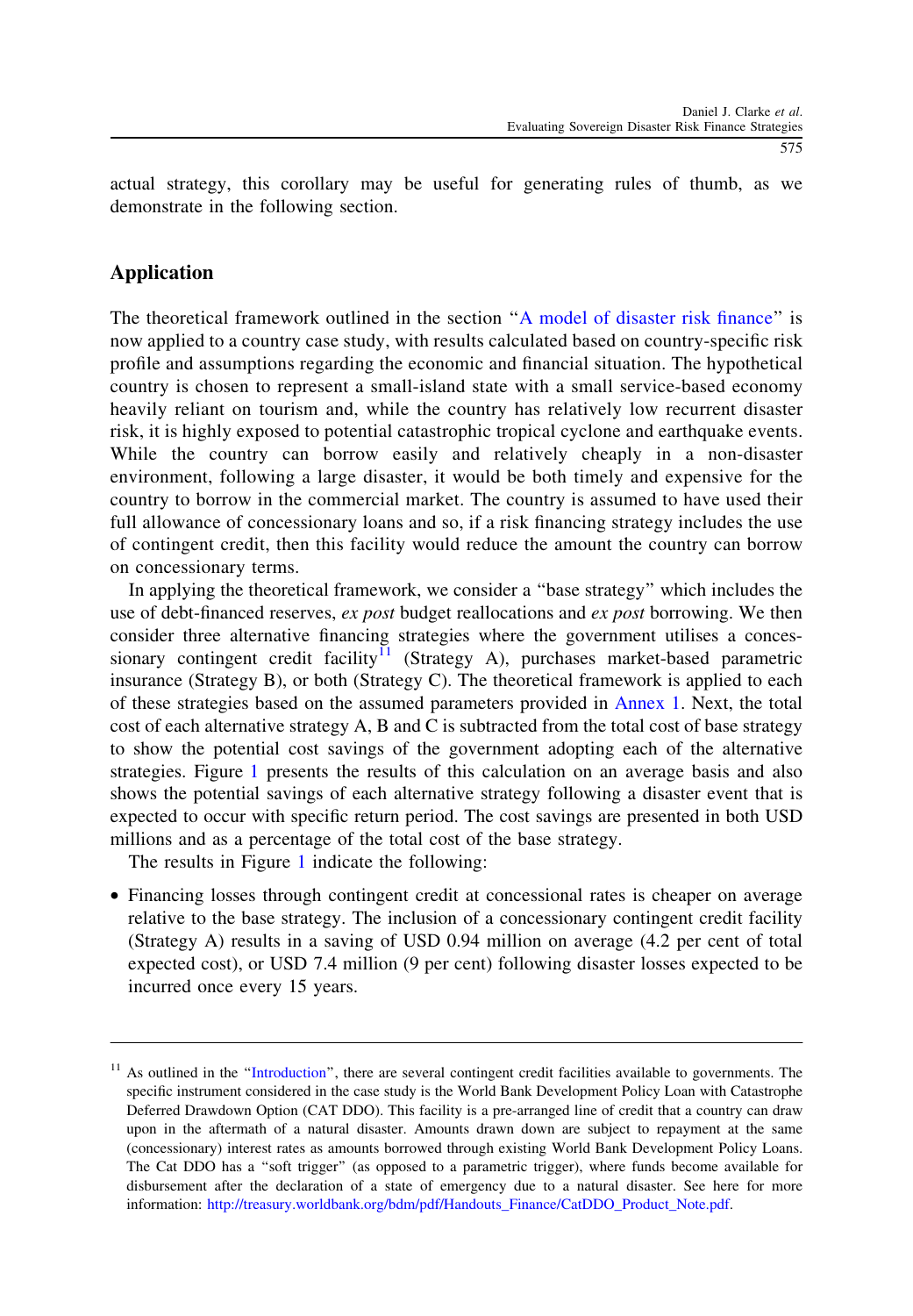<span id="page-12-0"></span>

Figure 1. Cost savings of strategies a, b and c relative to base strategy.

- When insurance is considered as part of the strategy (Strategy B), costs are higher on average (increased costs of USD 0.04 million), but the savings following disasters at high return periods are significant. For example, the purchase of insurance for a premium of USD 0.5 million (as detailed in [Annex 1\)](#page-18-0) leads to a saving of USD 7.5 million (4 per cent) following a 1-in-50-year loss. While Strategy B has a higher average cost than Strategy A, the government may consider this strategy if it has an aversion to budget volatility, and therefore would be willing to pay to limit the potential costs of financing disaster at more extreme return periods.
- If both concessionary contingent credit and insurance are used together (Strategy C), then the government receives the benefit of the concessionary credit at the low return periods (for example a saving of USD 1.7 million or 6 per cent for a 1-in-5-year loss), and even greater savings at more extreme return periods when compared to using insurance alone. The results indicate that the savings associated with the use of concessionary contingent credit are sufficient to offset the additional average cost of purchasing insurance, and the use of both instruments together can result in savings of USD 14.9 million (8 per cent) following a 1-in-50 year disaster.

In addition to considering the expected cost savings on an average basis and following disasters at varying return periods, the theoretical framework allows the calculation of the marginal opportunity cost of each financing instrument at all layers of risk. Presenting the marginal opportunity cost as a multiple of the average annual loss in each corresponding layer of risk provides a simple comparison of the relative cost of each instrument at all return periods, as shown in Figure [2.](#page-13-0) For simplicity, the ''opportunity cost multiples'' of only reserves, contingent credit and insurance are shown, although it is possible to calculate the cost multiples for all five instruments included in the theoretical framework.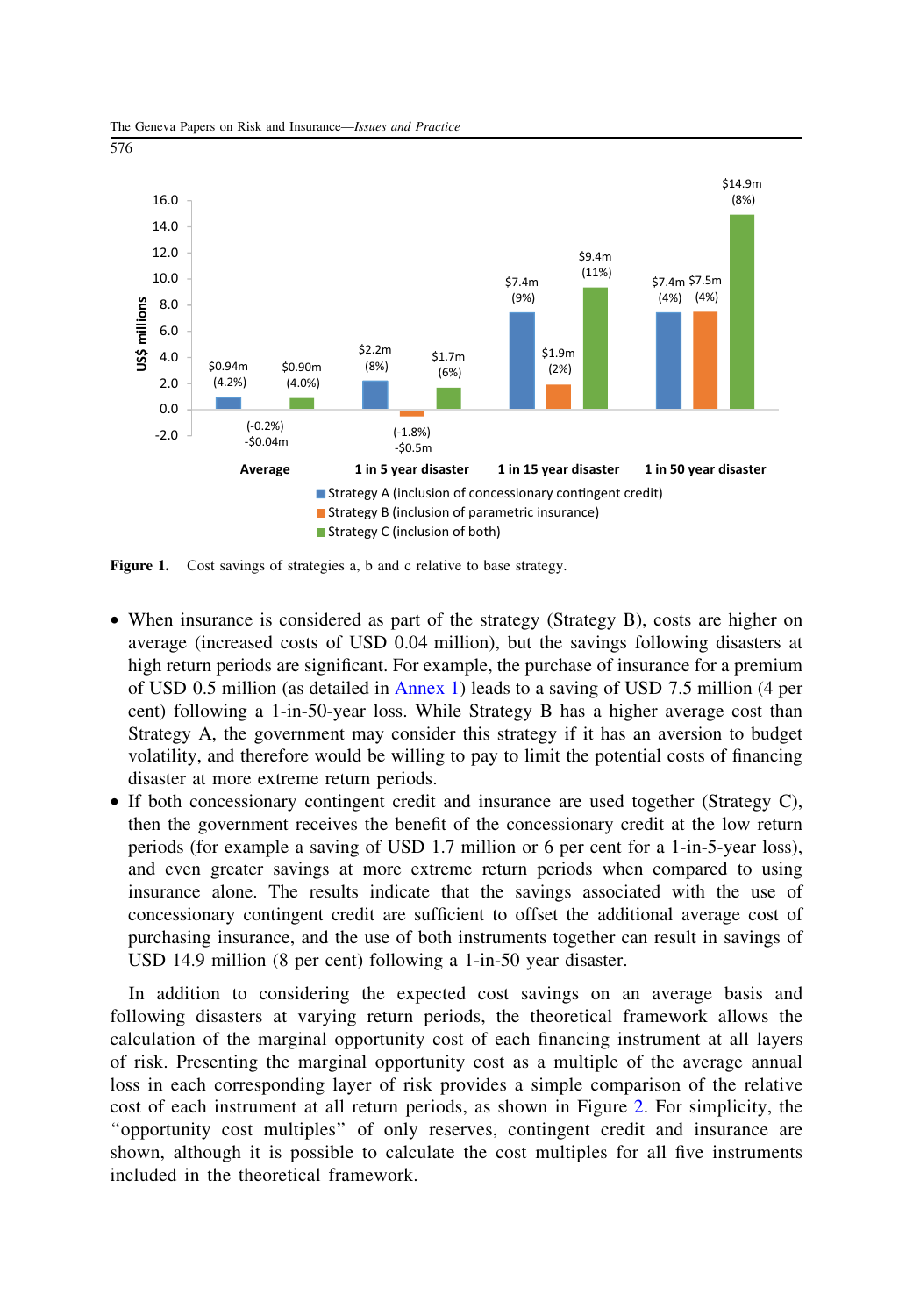<span id="page-13-0"></span>

Figure 2. Marginal opportunity cost multiples of reserves, ex post debt and insurance.

Figure 2 indicates that the cheapest strategy involving the three instruments shown is to use a prefinanced reserve fund to finance losses up to the 1-in-3.4-year return period, then contingent credit to finance losses up to the 1-in-13.7-year return period, and to use insurance to finance more extreme disasters. The marginal opportunity cost multiples of reserves and contingent credit are both upward sloping, due to the increasing opportunity cost of holding a sufficiently large reserve fund to finance more extreme losses, and for contingent credit, there is an increasing opportunity cost due to the reduction in the cheap direct credit available to government. The cost of insurance is assumed to be a fixed multiple of 1.5 multiplied by the expected loss. This is a simplistic approach and does not reflect how insurance markets price risk; however, this approach is taken to allow easy comparison of the cost of insurance with the other financial instruments. As discussed further in the following section, in reality, the pricing multiple of insurance is likely to increase with the layer of risk being insured. While this may lead to other instruments (such as ex post debt) being cheaper than insurance at high return periods, an aversion to budget volatility or any public financial management or commitment problems could still make insurance attractive, even at high return periods.

The case study provides an application of the theoretical framework presented in the section "A model of disaster risk finance". A tiered strategy of using different financing instruments offers the greatest average opportunity cost savings when compared to relying on only financing disaster losses through  $ex$  post financing instruments such as reserves,  $ex$ post budget reallocations and ex post borrowing. Moreover, the strategy which utilises both concessionary contingent credit and parametric insurance leads to positive savings at all loss severities, with savings increasing with the severity of the loss. It should be noted that the results of the analysis are heavily dependent on the assumed economic and financial conditions, and the underlying disaster risk faced. A different set of assumptions may change the specific combination of financial instruments, including their order of use, that define the financial strategy with the lowest average cost.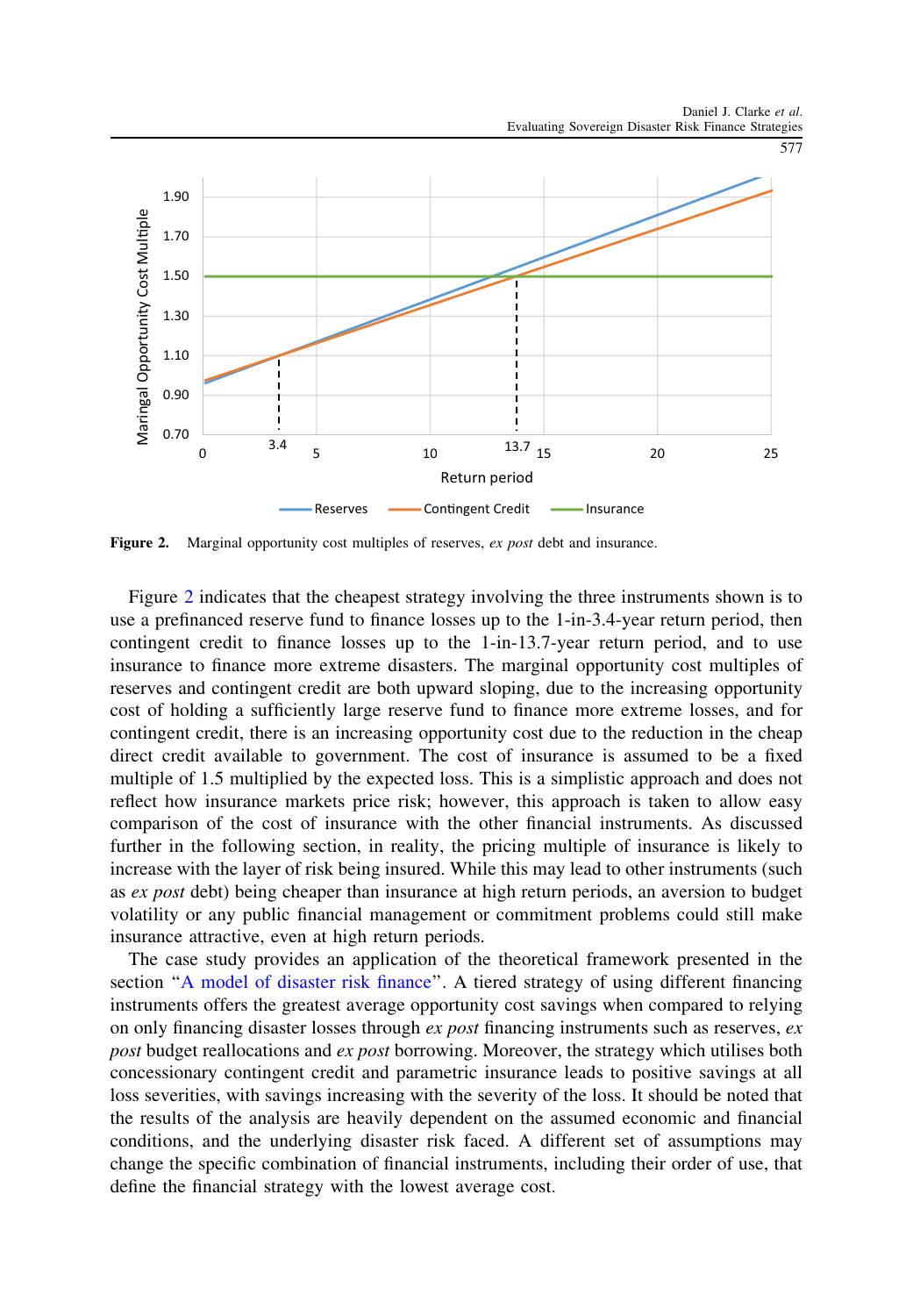#### <span id="page-14-0"></span>Discussion of results

The proposed framework can inform the decision of how a government structures its financing of a specific contingent liability, and what the cost of such financing could be, in terms of the opportunity cost and the opportunity cost multiple. It allows *ex ante* evaluation of risk financing strategies, and this can be useful for governments and international donors interested in cost-effectively financing contingent liabilities. The most important, and powerful, restriction which enables this analysis is the separation of the economic impact of expenditures from the economic cost of financing. Other than the issue of delayed response, the above framework totally ignores the former issue and focuses on the latter. This is both a strength and a weakness. The strength lies in the ability to directly compare the cost of financing the defined contingent liability using alternative risk financing strategies which can be matched to government objectives, whether that be to minimise average costs, minimise costs of financing a disaster of particular magnitude, or other financial objectives. However, the analysis cannot shed light on what a government ''should'' do in the aftermath of a disaster, or what contingent liability a government ''should'' take on. It cannot suggest whether governments should prioritise post-disaster reconstruction of bridges or compensation payments to affected households, nor by itself can it suggest whether governments should mount small or large responses. As such it can complement, rather than replace, other evaluation approaches such as analysis of financing gaps and the full economic costs of these gaps.

There are also numerous limitations which must be considered when applying the methodology. In practice, these limitations mean that applying the above methodology and selecting the strategy with the lowest average opportunity cost will, in most cases, not be appropriate. Rather the quantitative analysis above needs to be interpreted appropriately and combined with expert judgement for it to be useful in practice.

In particular, our main theoretical results rely on linearity assumptions (such as the assumption that post-disaster credit is subject to the same marginal interest rate regardless of the amount of post-disaster borrowing) and an assumption that each instrument has unlimited availability (such as the assumption that government can make unlimited emergency budget reallocations). Together these assumptions mean that the optimal financing instrument for a given return period does not depend on how much each instrument is being used at other return periods, a kind of separability. These assumptions are critical for the theoretical results in the section ''[A model of disaster risk finance](#page-4-0)'', but are unlikely to hold in reality. For example, large post-disaster borrowing for a small economy may substantially affect marginal interest rates, $12$  and anecdotal evidence suggests that typically governments are only able to reallocate a small percentage of the public budget following disaster events.<sup>8</sup> In such circumstances, linear average marginal costs may not be calculable, since the average marginal cost at a given return period would depend on the amount the instrument is utilised at other return periods, but it is still possible to use variants of the formulae for opportunity cost presented in the section ''[Opportunity cost of risk financing instruments](#page-5-0)'' to calculate opportunity costs reflecting the various non-linearities and constraints, and compare opportunity costs of different

 $12$  Cordella and Levy Yeyati ([2015\)](#page-17-0).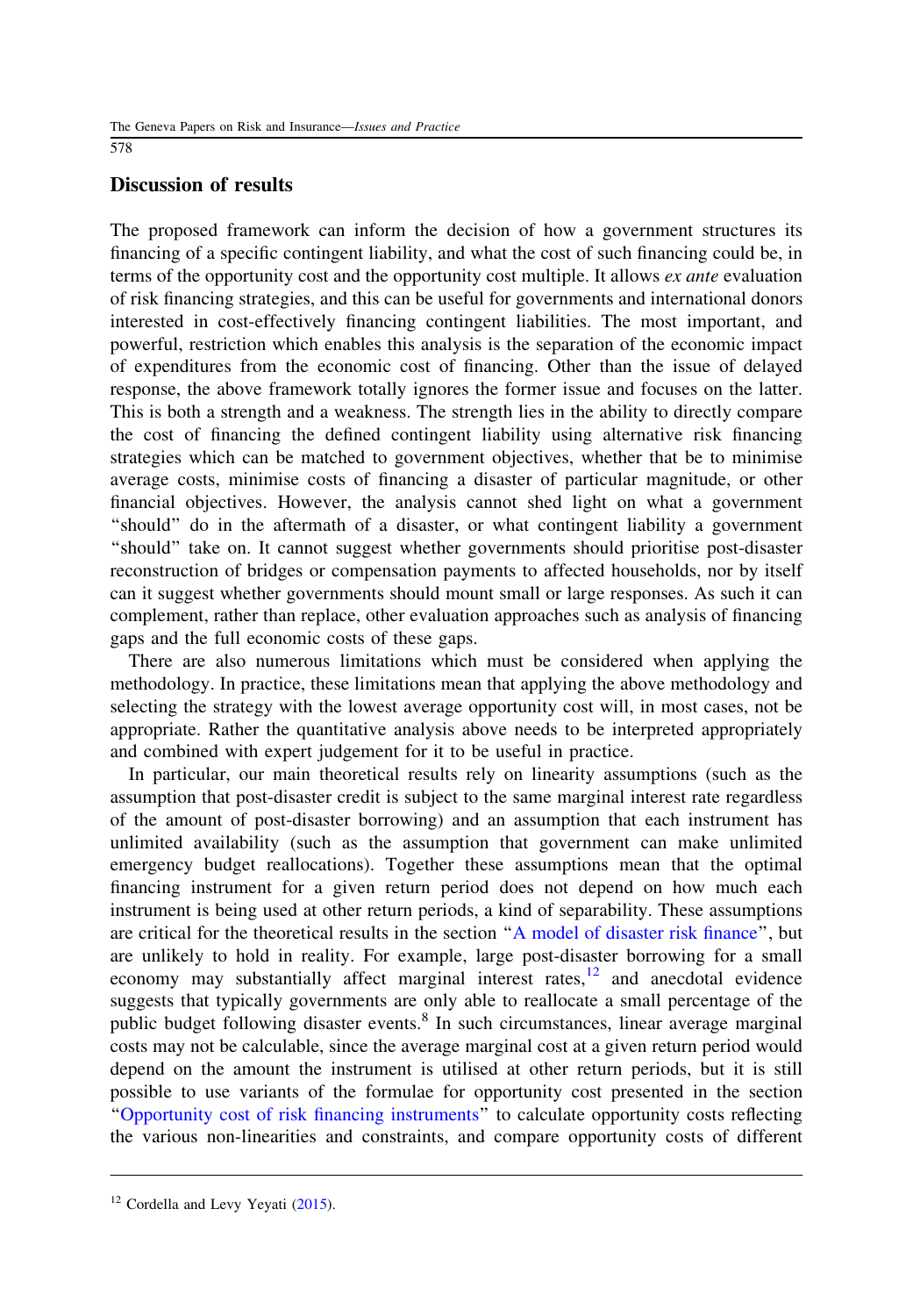feasible strategies. Indeed this is what we have done in the section ''[Application](#page-11-0)'', where we have assumed that government is only able to reallocate 2 per cent of annual government expenditure to financing post-disaster expenditures in all strategies.

One particularly simplistic assumption is that the cost of insurance is just a fixed multiple of the expected loss. However, as with the other linearity assumptions, it is possible to replace the cost formulae presented for insurance in the section ''[Opportunity cost of risk](#page-5-0) [financing instruments](#page-5-0)'' with more realistic formulae and calculate opportunity costs under these alternative assumptions. If the variability of the expected losses were to be taken into account in the calculation of the insurance premium, the effective pricing multiple would be expected to be greater for insurance that provides cover for high-severity low-frequency (and therefore more variable) events when compared to insurance that provides cover for low-severity high-frequency events. In the case study presented in the section ''[Applica](#page-11-0)[tion'](#page-11-0)', the insurance product covers a mid-layer of risk (between a 1-in-10 and 1-in-30-year event), and the pricing multiple is assumed to be 1.72. In another application of the framework, Clarke et  $al$ <sup>13</sup> assume a much lower pricing multiple of 1.35 to reflect the fact the insurance product being considered in that case is intended to cover a much lower layer of risk.

While Gollier<sup>14</sup> and more recently, Bevan and Adam<sup>9</sup> find that a strategy of timediversification (or self-insurance) is more cost-effective than insurance, the framework indicates that under certain financial and economic conditions, such as a sharp increase in the marginal interest rate following a disaster event or where there is a long delay in organising  $ex$ post borrowing, insurance may in fact be a cost-effective way to finance disaster losses. However, such conditions may only exist in the immediate aftermath of a disaster, and so the framework supports the suggestion of Clarke and Dercon<sup>15</sup> that insurance may be preferable where there is an aversion to budget volatility, but only for immediate post-disaster funding needs rather than for reconstruction costs which are usually funded at a later point. In addition, there are usually significant fixed costs associated with sovereign insurance products, especially for those aimed at low- and middle-income countries, where data to price risk are usually scarce. As a result, where parametric insurance has been offered to low- and middleincome countries, it is usually based upon a sophisticated catastrophe risk model which is used to calculate an estimate of the disaster risk faced. Examples include the insurance products offered through the Caribbean Catastrophe Risk Insurance Facility (CCRIF), the Pacific Catastrophe Risk Assessment and Financing Initiative (PCRAFI), and the Africa Risk Capacity (ARC). In such examples, significant upfront investment is required in the data collection and analysis, and the building of the model which the insurance product is based upon. These costs will ultimately be borne either by international donors, or will be passed onto the eventual policyholders through the insurance premiums charged. Where this and other fixed costs are expected to be borne by the policyholder, this should be taken into account in the assumed cost of insurance. Again this cannot be easily incorporated into the marginal opportunity cost charts, but can be incorporated into comparative analysis of opportunity costs for different strategies.

 $13$  Clarke *et al.* ([2016\)](#page-17-0).

<sup>&</sup>lt;sup>14</sup> Gollier ([2003\)](#page-18-0).

<sup>&</sup>lt;sup>15</sup> Clarke and Dercon ([2016\)](#page-17-0).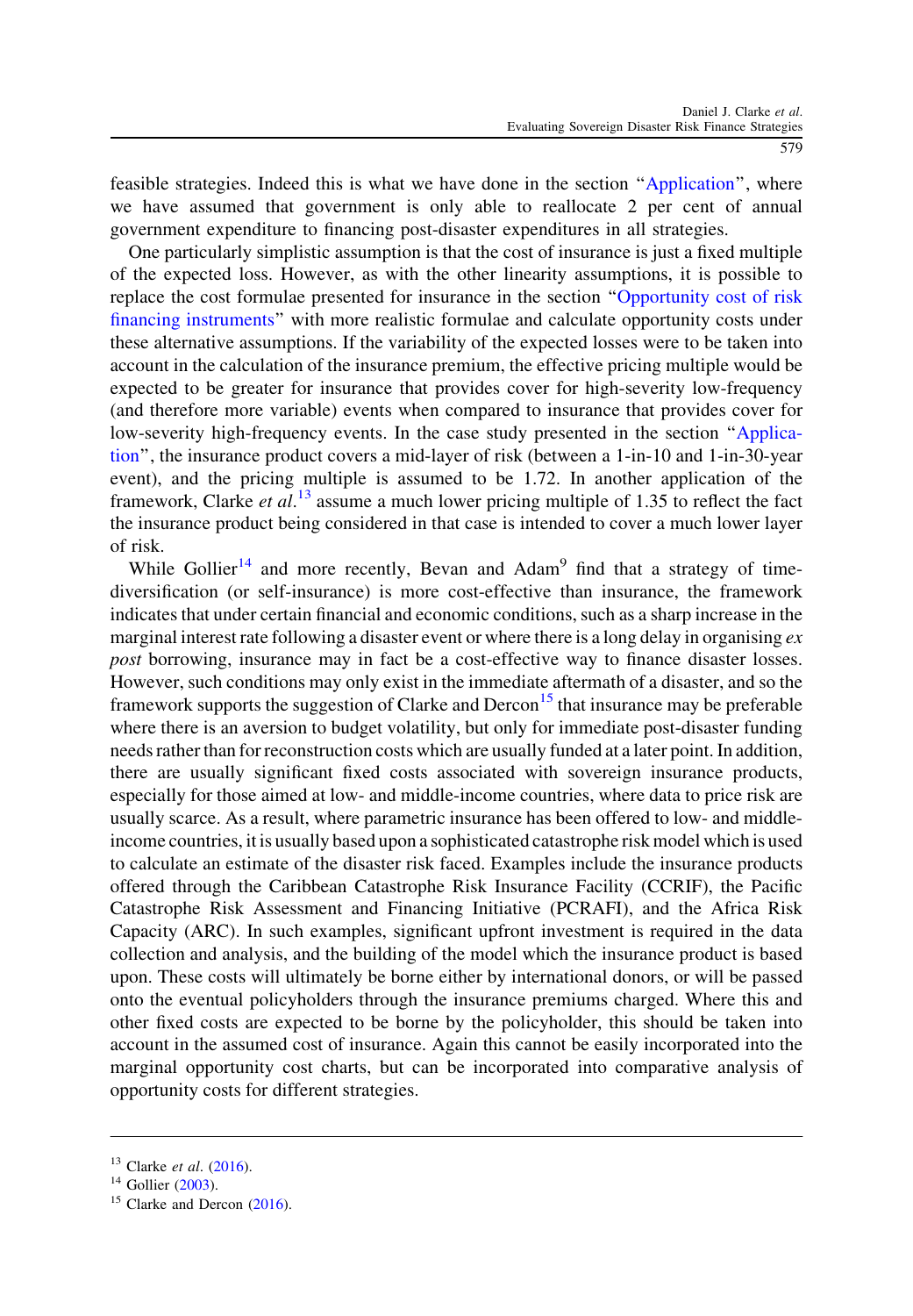Many assumptions are made in the application of the framework (see [Annex 1](#page-18-0) for assumptions relating to the case study), and so an important part of analysing the results is sensitivity analysis to understand the main sources of uncertainty in the results. Clarke et al.<sup>13</sup> perform such a sensitivity analysis for a further application of the framework and find that optimal risk financing strategies can be quite sensitive to the economic and commercial environment, but these sensitivities are consistent with economic intuition. While these insights are useful, the findings of such a sensitivity analysis will be specific to the context in which the framework is being applied, and so such an analysis must be completed in each application.

The findings of this paper, that different risk financing strategies do have different costs to government, may appear to be inconsistent with the Modigliani–Miller theorem on capital structure irrelevance for firms. However, the assumptions of this theorem do not hold for governments faced with disaster risks and free to decide both when and how to finance these costs. In particular, the degree to which taxes impose deadweight losses on the private sector is likely to be different before or after a potential disaster, and therefore, decisions over the extent to which funds are raised before or after potential disasters and how much of the risk is hedged will affect the financial efficiency, as presented above.

Finally, it is noted that, while the framework provides a useful way to compare the economic opportunity costs of each financing instrument, there are other benefits and considerations of each financial instrument which cannot be taken into account in a quantitative analysis. For example, Clarke and Wren-Lewis<sup>16</sup> argues that risk transfer instruments such as insurance solve commitment problems faced by governments, allowing them to implement faster, better-targeted response without the need for massive institutional development in terms of strong public financial management. These benefits have not been included in the above methodology, but such considerations may be very important factors for governments when considering different financial and budgetary instruments.

# Conclusion

This paper proposes a framework for evaluating the cost and timing of alternative sovereign risk financing strategies, which are key factors for governments to consider when setting appropriate strategies to ensure financial resilience to disasters. The paper makes a contribution to the literature in this area by suggesting simple quantitative formulae for capturing the opportunity cost of risk financing instruments, allowing governments to directly compare the relative costs of different sovereign risk financing strategies. It also presents a methodology for calculating the ''cost multiples'' for a range of instruments at different return periods, which may be useful in communicating these costs to decisionmakers.

The case study shows that the results are intuitive and further applications have shown how the methodology is amenable to sensitivity analysis.<sup>17</sup> The framework provides

<sup>&</sup>lt;sup>16</sup> Clarke and Wren-Lewis [\(2016\)](#page-17-0).

 $17$  World Bank [\(2016\)](#page-18-0).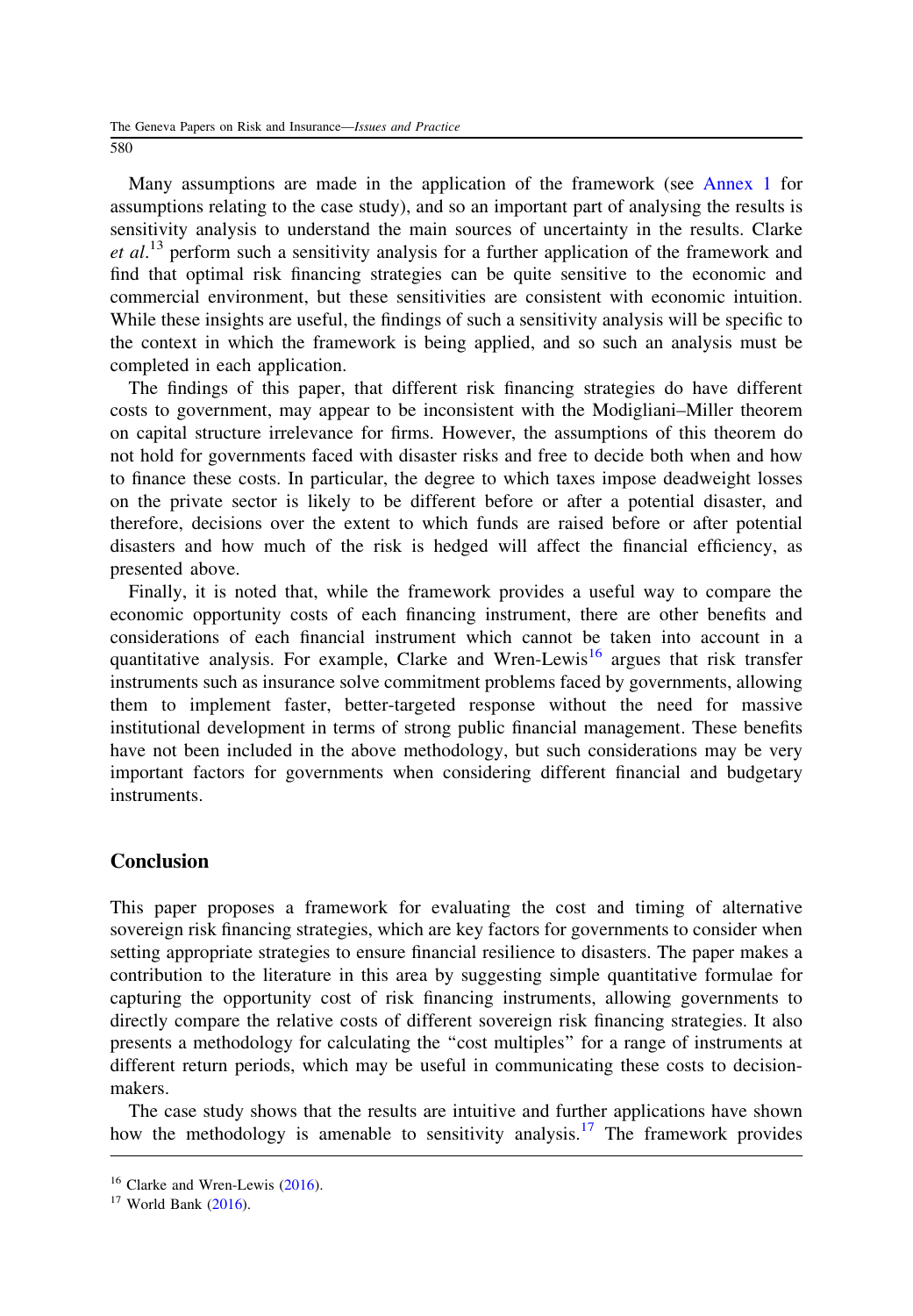<span id="page-17-0"></span>evidence to support the tiered approach to sovereign risk financing and provides a methodology to allow governments to select a risk financing strategy based on their objectives (for example to minimise average costs or minimise the costs for a disaster of given magnitude). The proposed framework allows the government to consider the costs of funding their contingent liability to disasters using different combinations of financial instruments, and to minimise this cost based on their preferences towards risk.

There are some aspects of disaster risk financing that this methodology does not adequately capture and which would merit further research. First, this analysis has been presented for risk transfer products which perfectly match the government's expenditure rules, although, in practice, governments sometimes choose to use risk transfer instruments with payment schedules that do not precisely match planned expenditures. Extending the analysis to allow for imperfect correlation between expenditure profiles and risk transfer instruments would be useful. Second, many of the assumptions required for practical implementation of this methodology, such as the opportunity cost of budget reallocations, or the cost of delayed response, are quite poorly understood and would merit further research. Third, a further potential application of the calculated cost multiples is the comparison of investing in financial protection to investments in physical disaster risk reduction and mitigation measures. While the inclusion of such investments would require careful interpretation of the results, the calculated cost multiples are similar in nature to calculations of the net present value of potential future investments and so, such an analysis may be possible. Finally, this paper only addresses the financial cost side of disaster risk finance systems and would be usefully complemented by analysis of the economic impact of different expenditure profiles.

#### References

- Benson, C. and Clay, E. (2004) Understanding the Economic and Financial Impacts of Natural Disasters, Washington, DC: World Bank.
- Bevan, D. and Cook, S. (2014) Public expenditure following disasters, Policy Research Working Paper 7355, World Bank SDRFI Impact Appraisal Project.
- Bevan, D. and Adam, C. (2016) Financing the reconstruction of public capital after a natural disaster. World Bank Policy Research Working Paper Series, Washington, DC: World Bank.
- Buchanan, J. (2008) 'Opportunity cost', in S.N. Durlauf and L.E. Blume (eds), The New Palgrave Dictionary of Economics, 2nd ed., Basingstoke, Hamps./New York: Palgrave Macmillan.
- Clarke, D., Cooney, N., and Edwards, A. (2016) A methodology to assess indicative costs of risk financing strategies for scaling up Ethiopia's Productive Safety Net Programme, World Bank Policy Research Working Paper 7719, World Bank.
- Clarke, D. and Dercon, S. (2016) Dull Disasters? How Planning Ahead Will Make a Difference, Oxford: Oxford University Press.
- Clarke, D. and Mahul, O. (2011) Disaster risk financing and contingent credit: a dynamic analysis, World Bank Policy Research Working Paper Series, Paper 5693, Washington, DC: World Bank.
- Clarke, D. and Wren-Lewis, L. (2016) Solving commitment problems in disaster risk finance, World Bank Policy Research Working Paper No. 7720, Washington, DC: World Bank.
- Cordella, T. and Levy Yeyati, E. (2015) 'CATalytic insurance: the case of natural disasters', Oxford Review of Economic Policy 31 (3–4): 330–349.
- de Janvry, A., del Valle, A., and Sadoulet, E. (2016) Insuring growth: the impact of disaster funds on economic reconstruction in Mexico, World Bank Policy Research Working Paper No. 7714,, Washington, DC: World Bank.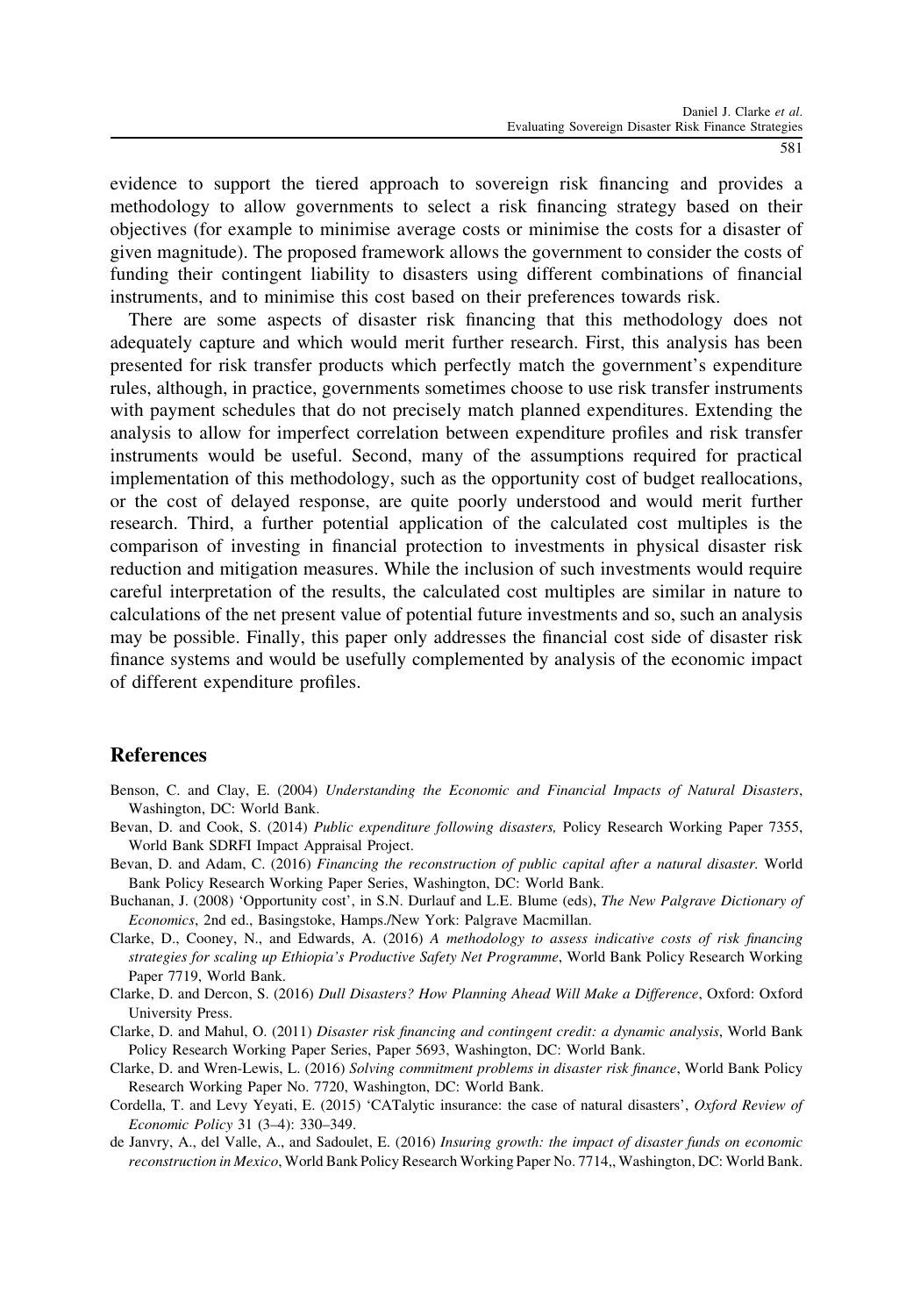```
582
```
- Goes, A. and Skees, J. (2003) 'Financing natural disaster risk using charity contributions and ex ante index insurance', paper presented at the American Agricultural Economics Association (AAEA) 2003 Annual meeting, 27–30 July, Montreal, Canada.
- Gollier, C. (2003) 'To insure or not to insure?: An insurance puzzle', The Geneva Papers on Risk and Insurance Theory 28(1): 5–24.
- GFDRR and World Bank Group (2014) Financial Protection Against Disasters: an Operational Framework for Disaster Risk Financing and Insurance, Washington, DC: World Bank.
- Ghesquiere, F. and Mahul, O. (2007) Sovereign natural disaster insurance for developing countries: a paradigm shift in catastrophe risk financing, World Bank Policy Research Working Paper Series, Paper 4345, Washington, DC: World Bank.
- Ghesquiere, F. and Mahul, O. (2010) Financial protection of the state against natural disasters: a primer, World Bank Policy Research Working Paper 5429, Washington, DC: World Bank.
- Gurenko, E. and Mahul, O. (2003) Combining insurance, contingent debt and self-retention an optimal corporate risk financing strategy, World Bank Working Paper 3167, Washington, DC: World Bank.
- Kreps, R. (1990) 'Reinsurer risk loads from marginal surplus requirements', Proceedings of the Casualty Actuarial Society 77: 196–203.
- Lakdawalla, D. and Zanjani, G. (2006) Catastrophe bonds, reinsurance, and the optimal collateralization of risk transfer, NBER Working Paper 12742, Cambridge, MA: National Bureau of Economic Research.
- Lee, J.-P. and Yu, M-T. (2002) 'Pricing default-risky CAT bonds with moral hazard and basis risk', The Journal of Risk and Insurance 69(1): 25–44.
- Lee, J-P. and Yu, M-T. (2007) 'Valuation of catastrophe reinsurance with catastrophe bonds', Insurance: Mathematics and Economics 41(2): 264–278.
- Linnerooth-Bayer, J. and Mechler, R. (2007) 'Disaster safety nets for developing countries: Extending publicprivate partnerships', Environmental Hazards 7(1):54–61.
- World Bank (2016) Evaluating Sovereign Disaster Risk Finance Strategies: Guidance and Case Studies, Washington, DC: World Bank Group.

#### Annex 1

Assumptions relevant to the application of the theoretical framework to the case study as outlined in the section ''[Application'](#page-11-0)' are as follows. Note all interest rates are quoted in USD and not local currency.

| Description                                                                                                       |                     | Parameter Assumed value                                                                                                                                                      |
|-------------------------------------------------------------------------------------------------------------------|---------------------|------------------------------------------------------------------------------------------------------------------------------------------------------------------------------|
| Distribution of post-disaster expenditures                                                                        | $\boldsymbol{x}$    | Based on an example per-event emergency loss<br>distribution developed by a commercial<br>vendor and the assumption that the<br>government funds 100% of all disaster losses |
| Marginal interest rate on sovereign debt, assumed<br>to be average borrowing rate on government<br>debt portfolio | $i(=\delta)$        | 5.5%                                                                                                                                                                         |
| Size of reserve fund                                                                                              | $\theta_1$          | USD 1.5 m                                                                                                                                                                    |
| Investment return on unspent reserves                                                                             | r                   | $1\%$                                                                                                                                                                        |
| Amount of concessionary contingent credit                                                                         | $\overline{\theta}$ | USD 20 m                                                                                                                                                                     |
| Interest rate on contingent credit                                                                                | c                   | 2.5%                                                                                                                                                                         |
| Arrangement fee for contingent credit                                                                             | к                   | $1\%$                                                                                                                                                                        |
| Treatment of outstanding concessionary loans                                                                      | β                   | 1                                                                                                                                                                            |
| Amount of budget reallocation available                                                                           | $\bar{\theta}_3$    | USD 19.5 m                                                                                                                                                                   |
| Social rate of return on projects not funded due to<br>reallocation of budgets                                    | h                   | $12\%$ (see <sup>10</sup> for one approach to estimating this<br>assumption)                                                                                                 |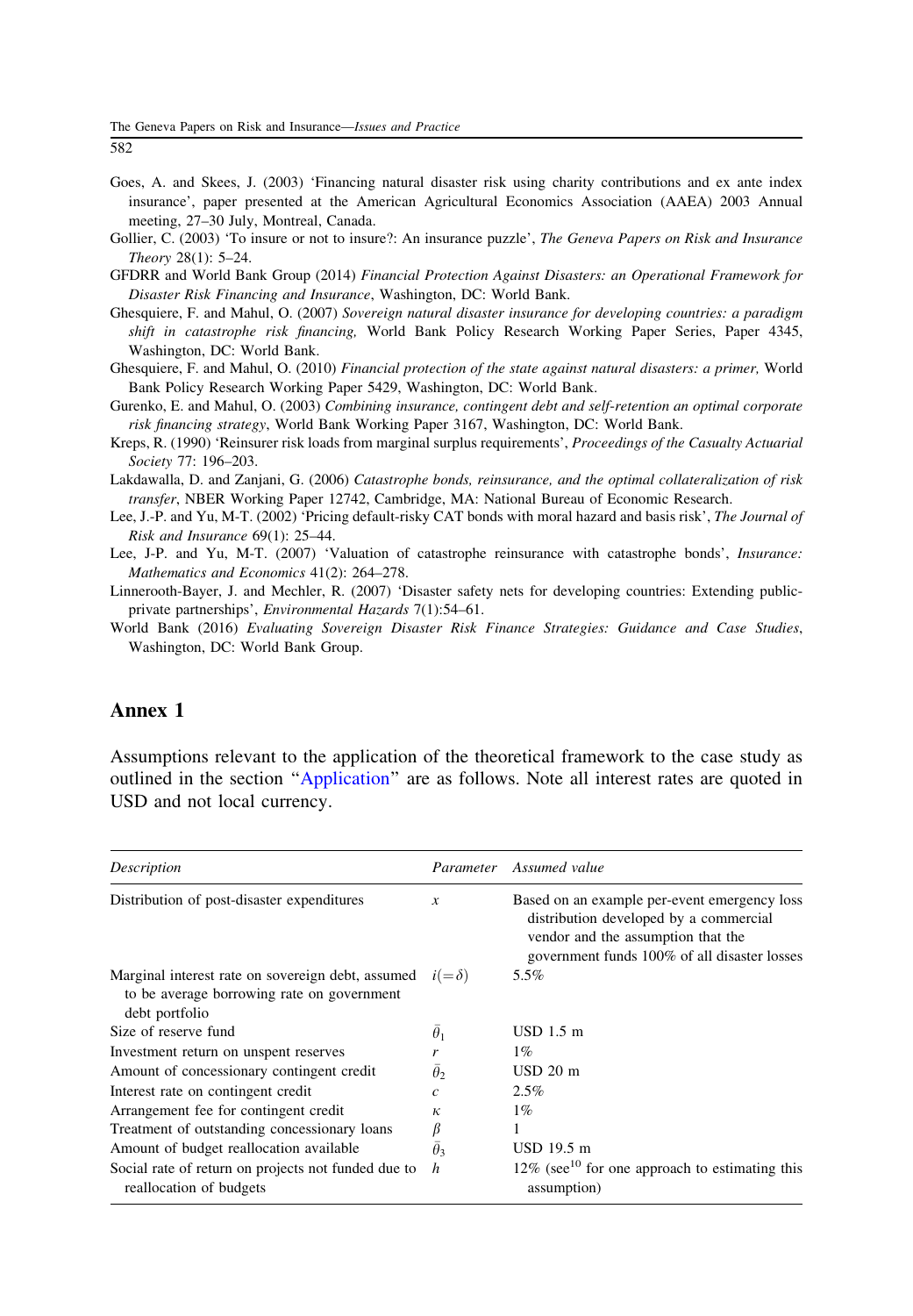Daniel J. Clarke et al. Evaluating Sovereign Disaster Risk Finance Strategies

|                                                                                                       |                  | JUJ.                                                                                                                                                              |
|-------------------------------------------------------------------------------------------------------|------------------|-------------------------------------------------------------------------------------------------------------------------------------------------------------------|
| Description                                                                                           | Parameter        | Assumed value                                                                                                                                                     |
| Marginal interest rate on <i>ex post</i> borrowing                                                    | $\boldsymbol{e}$ | 7%                                                                                                                                                                |
| Repayment term of ex post borrowing                                                                   | n                | 10                                                                                                                                                                |
| Annual effective increase in cost of planned<br>expenditures if financed through ex post<br>borrowing | d                | 0.4                                                                                                                                                               |
| Delay in financing planned expenditures if<br>financed through ex post borrowing                      |                  | 9 months                                                                                                                                                          |
| Distribution of insurance claim payments                                                              | $\theta_5(x)$    | Attachment point: 1 in 10 year event<br>Exhaustion point: 1 in 30 year event<br>Ceding $\%$ : 10% (based on pricing multiple and<br>fixed premium of USD $0.5$ m) |
| Insurance pricing multiple                                                                            | $\boldsymbol{m}$ | 1.5                                                                                                                                                               |

## About the Authors

Daniel J. Clarke works in the United Kingdom Government Actuary's Department. Over the last decade, he has worked with 40 developing country governments to develop solutions for enhanced financial protection against disasters. He has a first class degree from Cambridge University in Mathematics in Computer Science and a DPhil. in Economics from the University of Oxford, and is a Fellow of the Institute of Actuaries.

Olivier Mahul is Global Lead and Manager of the Disaster Risk Financing and Insurance Program at the World Bank. The Program provides analytical and advisory services on financial protection against natural disasters in more than 50 countries. He holds a Ph.D. in Economics from the Toulouse School of Economics and post-doctorates from Wharton Business School and University of California at Berkeley. He has authored more than 40 publications in international journals and two books on disaster risk finance and agricultural insurance.

Richard Poulter is a Senior Disaster Risk Financing and Insurance (DRFI) consultant, working primarily for the World Bank Group-GFDRR DRFI Program to help governments develop greater financial protection against disasters. He is a Fellow of the U.K. Institute and Faculty of Actuaries and also holds a Master's degree in Disaster Management from the University of Copenhagen.

Tse-Ling Teh is a researcher in the Grantham Research Institute on Climate Change and the Environment at the London School of Economics and Political Science. Her research considers individual behaviour and welfare under risk. She is an Associate of the Institute of Actuaries Australia and holds a PhD. in Sustainable Development from Columbia University.